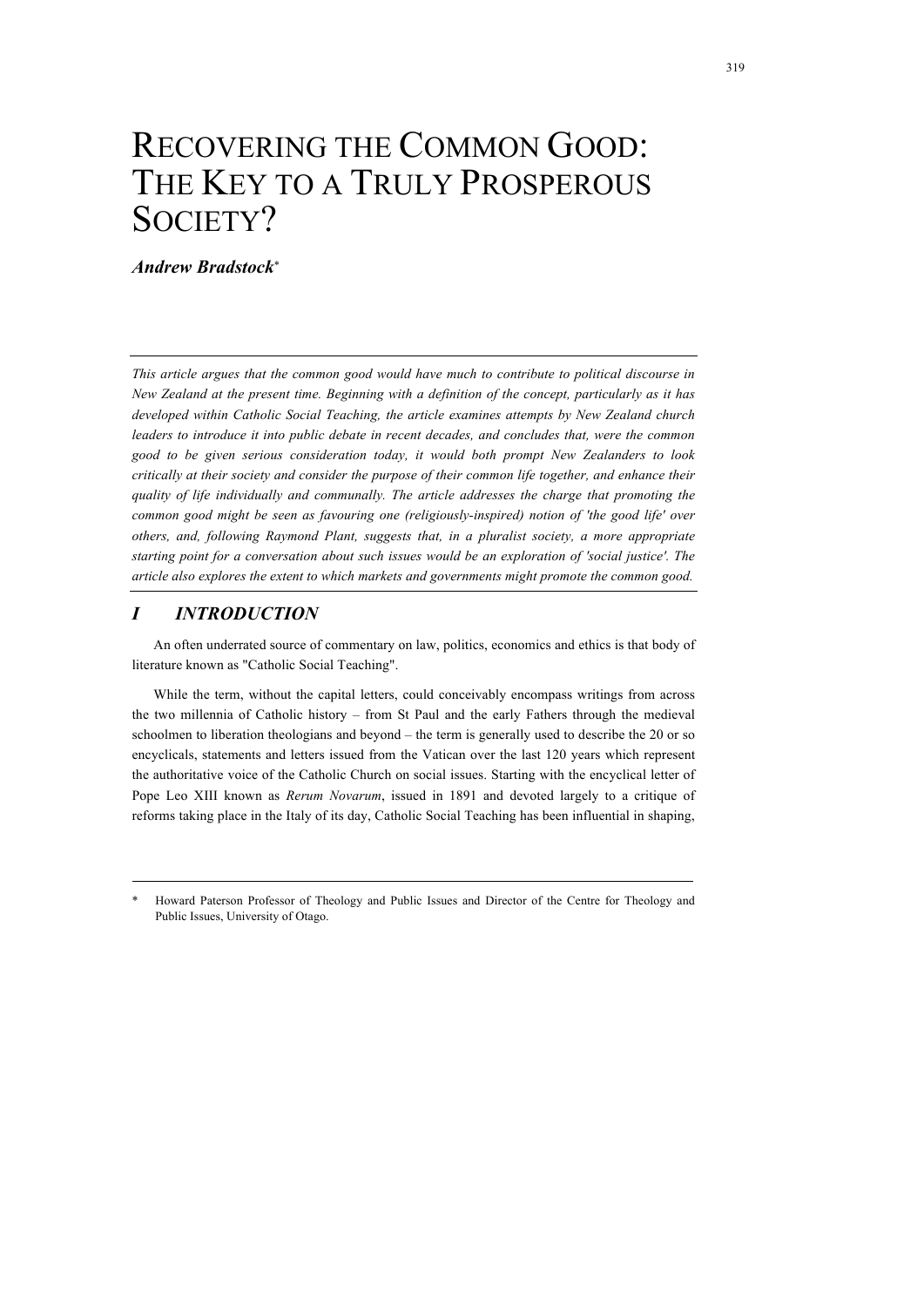not only Catholic and Christian thinking on current issues, but, in the form of the principle of "subsidiarity", the working of the European Union.<sup>1</sup>

#### *II CATHOLIC SOCIAL TEACHING AND THE COMMON GOOD*

I will return briefly to subsidiarity later, but I want to focus in this article on another core principle found in Catholic Social Teaching, that of the "common good". It would be hard to exaggerate the absolutely central place this concept has within the corpus of Catholic Social Teaching: leading Catholic commentator Paul Vallely asserts, for example, that the common good is "at [the] heart" of the core principles which can be identified within the popes' teachings since *Rerum Novarum*, 2 and another influential commentator, Clifford Longley, observes that the common good: 3

… is the overarching principle rather than the first in order of priority, which is to say that other principles contained within the tradition – subsidiarity, solidarity, the primacy of labour over capital, the right to organize, the preferential option for the poor – have always to be read in the light of the common good, which permeates all of them.

It is not being suggested that the concept originated with recent popes: the common good is arguably to be found in Plato, and within the Christian tradition its roots go back at least as far as John Chrysostum in the fourth century, with St Thomas Aquinas shaping it into the form in which we know it today as he synthesised the thinking of Aristotle and Augustine in the 13th century. It is rather that successive popes since Leo have consistently identified it as the fundamental principle upon which modern society should be grounded, the very *telos* behind all politics, law, business and corporate life. And for sound theological reasons, it might be said; for while, as we have observed, the concept is to be found in the work of the great classical philosophers as well as in the writings of the early church fathers, in Catholic – and indeed, some other Christian – thinking, it is understood as nothing less than an expression or representation of the second great commandment to "love your neighbour as yourself" (Matthew 22:39). As Longley comments, "principles do not come any higher than that", which is why occasionally one may find in Vatican teaching "striking statements that equate the common good with nothing less than God's will on earth, for which Christians pray in the

<sup>1</sup> Treaty of the European Union (Maastricht Treaty) [1992] OJ C191/1 (opened for signature 7 February 1992, entered into force 1 November 1993), art 5.

<sup>2</sup> Paul Vallely "Introduction" in Paul Vallely (ed) *The New Politics: Catholic Social Teaching for the Twenty-First Century* (SCM, London, 1998) 1 at 5.

<sup>3</sup> Clifford Longley "Government and the common good" in Nick Spencer and Jonathan Chaplin (eds) *God and Government* (Society for Promoting Christian Knowledge, London, 2009) 159 at 160 ["Government and the common good"].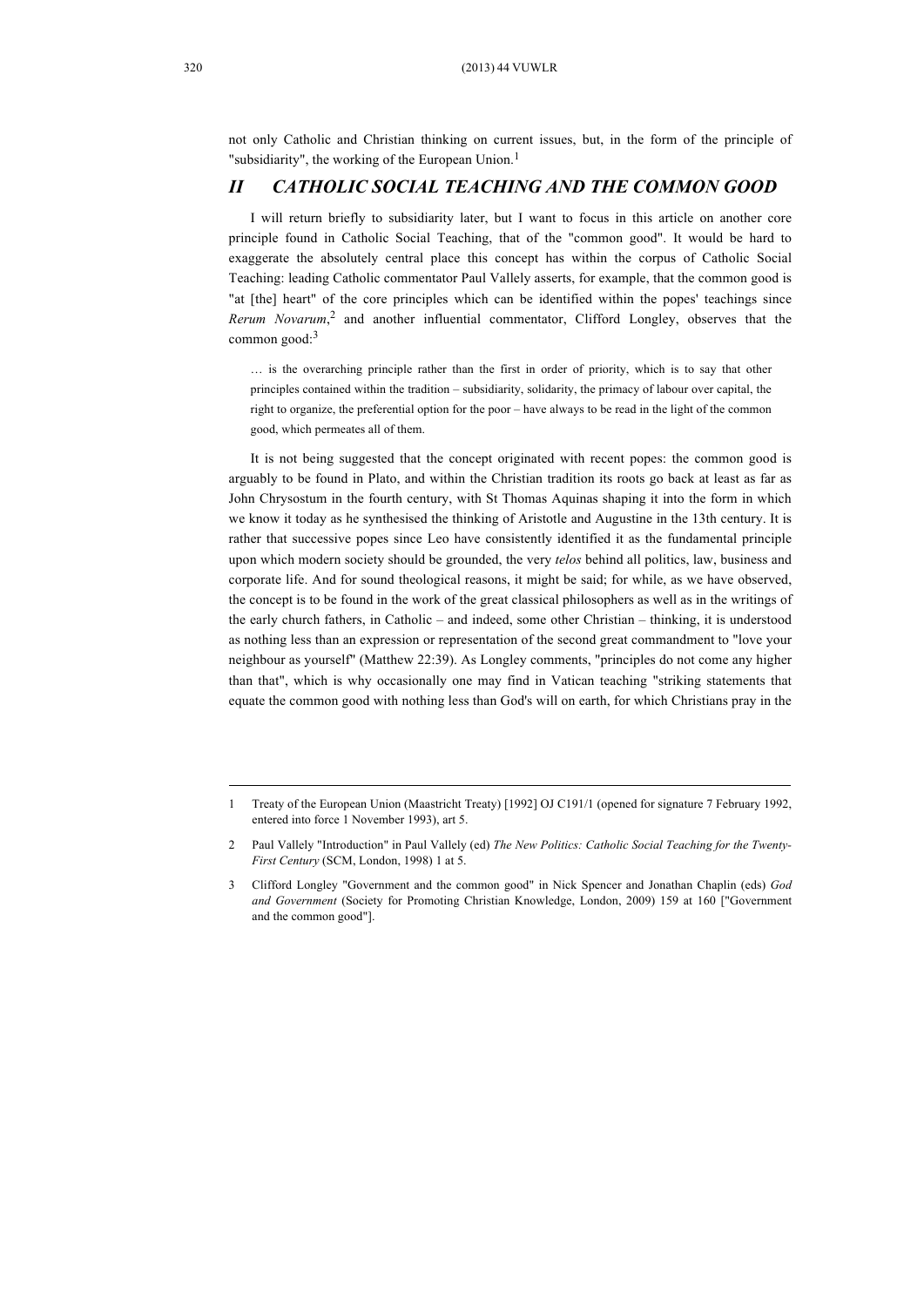Lord's Prayer."4 Perhaps this is also why the Church of England Prayer Book exhorts its users to beseech the Almighty to:<sup>5</sup>

… give wisdom to all in authority; and direct this and every nation in the ways of justice and of peace; that we may honour one another, and seek the common good.

So what exactly is the common good? As one would expect with a concept which has evolved over many centuries, multiple definitions of it may be found, yet it is possible to identify a shared understanding of the term which can inform and stimulate contemporary debate.

At a very basic level we could say that the common good rests on the principle that "there exist some shared or public values which transcend the rights of individuals". <sup>6</sup> The document *Gaudium et Spes*, issued at the end of the Second Vatican Council in December 1965, describes the common good as: 7

… the sum total of social conditions which allow people, either as groups or as individuals, to reach their fulfilment more fully and more easily … The common good is always oriented towards the progress of persons: "The order of things must be subordinate to the order of persons, and not the other way around".

And in possibly the most recent attempt by the Catholic Church to inject the common good into the heat of a political campaign, the document *The Common Good and the Catholic Church's Social Teaching* issued by the Catholic Bishops' Conference of England and Wales in the run-up to the 1997 general election in the United Kingdom, the bishops observe that the concept implies.<sup>8</sup>

… that every individual, no matter how high or low, has a duty to share in promoting the welfare of the community as well as a right to benefit from that welfare.

Suggesting a close identity between the terms "common" and "all-inclusive", the bishops continue by affirming that:<sup>9</sup>

- 6 Clifford Longley "Structures of Sin and the Free Market: John Paul II on Capitalism" in Paul Vallely (ed) *The New Politics: Catholic Social Teaching for the Twenty-First Century* (SCM, London, 1998) 97 at 99.
- 7 Second Vatican Council "Pastoral Constitution on the Church in the Modern World Gaudium et Spes" (7 December 1965) at [26].
- 8 Catholic Bishops' Conference of England and Wales *The Common Good and the Catholic Church's Social Teaching* (London, 1996) at [70].

9 At [70].

At 160.

<sup>5</sup> Church of England *Common Worship Services and Prayers for the Church of England* (The Archbishop's Council, London, 2000) at 281.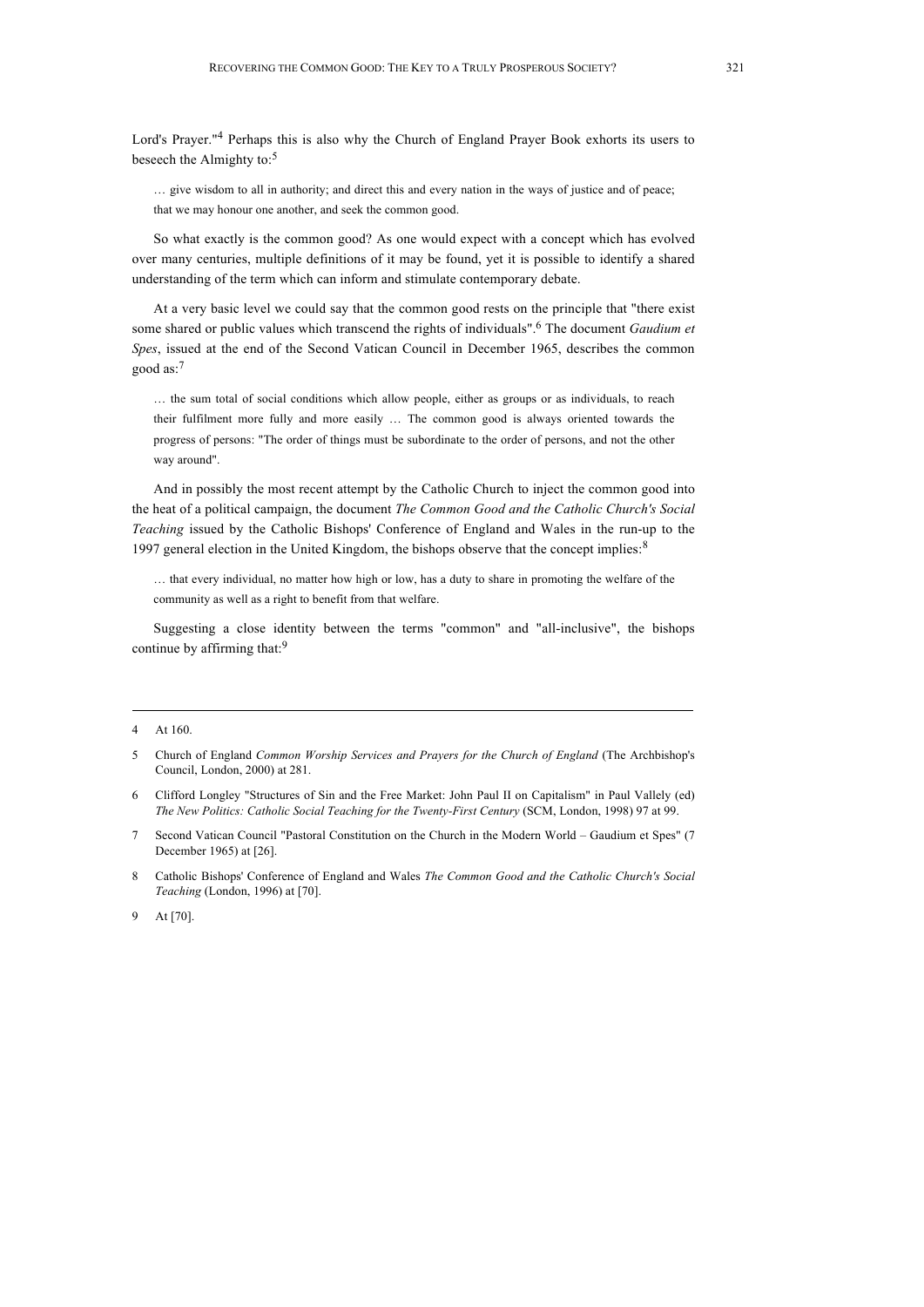… the common good cannot exclude or exempt any section of the population. If any section of the population is in fact excluded from participation in the life of the community, even at a minimal level, then that is a contradiction to the concept of the common good and calls for rectification.

Another helpful summary appears in the even more recent *Compendium of the Social Doctrine of the Church*, published by the Pontifical Council for Justice and Peace in 2004, s 164 of which states that:<sup>10</sup>

The common good does not consist in the simple sum of the particular goods of each subject of a social entity. Belonging to everyone and to each person, it is and remains "common", because it is indivisible and because only together is it possible to attain it, increase it and safeguard its effectiveness, with regard also to the future.

# *III A CHALLENGE TO INDIVIDUAL FREEDOM?*

Here we begin to see how the common good understands the relationship between the individual and society, and how it stands apart from political liberalism, broadly understood, according to which society exists primarily to maximise the opportunity for each individual's potential to be realised. The common good essentially prevails when, in any given situation, *the good of the individual is subordinated to the good of the wider community*, and it specifically challenges notions of well-being rooted in the *individual* maximisation of freedom and happiness, suggestions that the good life can be enjoyed by a person *irrespective of whether her or his neighbour does too*. It exposes what Chris Marshall of Victoria University of Wellington has recently described as a deficiency of liberalism, namely that it equates liberty to the freedom of private citizens to do as they please so long as they do not violate the freedom of others, and suggests that "such freedom and rationality can flourish independently of any undergirding narrative that is commonly held to be true" – a narrative that "is needed to cultivate moral character and promote hopeful living ... [and] appreciate the deepest meaning of human freedom. $"^{11}$  Thus, as Nicholas Townsend has put it, behind the concept of the common good is a belief that "the human good is *inherently* and *irreducibly* common." For Townsend, a useful analogy would be "the good of a concert, a football match or a great feast of celebration" which "can exist for anyone only as all participate in the shared action in which they produce and benefit from it simultaneously".<sup>12</sup>

<sup>10</sup> Pontifical Council for Justice and Peace *Compendium of the Social Doctrine of the Church* (Libreria Editrice Vaticana, Vatican City, 2004) at [164].

<sup>11</sup> Christopher D Marshall *Compassionate Justice: An Interdisciplinary Dialogue with Two Gospel Parables on Law, Crime, and Restorative Justice* (Cascade Books, Eugene (Oregon), 2012) at 20.

<sup>12</sup> Nicholas Townsend "Government and social infrastructure" in Nick Spencer and Jonathan Chaplin (eds) *God and Government* (Society for Promoting Christian Knowledge, London, 2009) 108 at 111.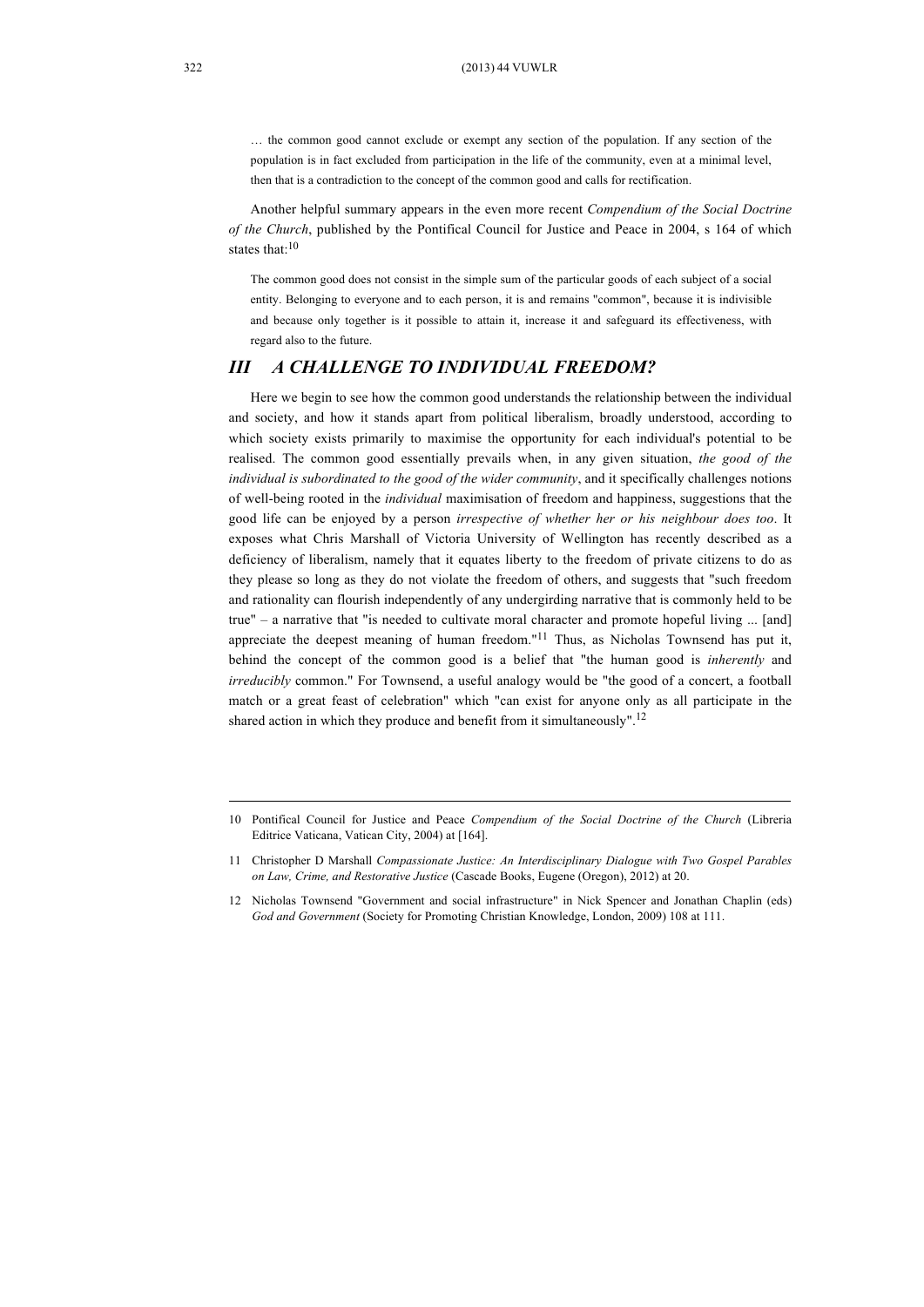So, the common good is premised upon an understanding that human flourishing is not complete without what Vallely calls the "social dimension".<sup>13</sup> It is rooted in an assumption that we are essentially interdependent, that we really *are* our brothers' and sisters' keepers, that we each have a responsibility for the other. As the Catholic Bishops' Conference of England and Wales put it in their 1996 document, "the context most likely to foster human fulfilment for everyone, where each individual can enjoy the benefit of living in an orderly, prosperous and healthy society", is one in which "the obligation of every individual to contribute to the common good of society" has been embraced.<sup>14</sup> And if this begins to suggest that the concept has strayed so far from liberalism as to sound suspiciously like collectivism, according to which each individual's well-being is best guaranteed when the state assumes, on their behalf, power to direct the affairs of the community itself, it does, as we shall see, firmly support the protection of individual human rights and eschew notions of an authoritarian use of power to promote policies which citizens do not endorse.<sup>15</sup>

Yet this notwithstanding, a concern about the potential loss of individual freedom inherent in the concept of the common good has led many – including within the Church – to dismiss it as a worthwhile model for contemporary politics. The late and much respected political theologian David Nicholls argued there were good grounds for suspicion that embracing the common good left the door open for the state to seek to limit the autonomous life of associations;<sup>16</sup> and another leading British public theologian, John Atherton, has expressed a concern that the concept, "with its overtones of undue political interference in economic life and private choices, may no longer be an appropriate concept for Christian social thought."<sup>17</sup> Yet, as Atherton has also noted in a more recent work, it is possible falsely to polarise "self and other interests":<sup>18</sup> as Catholic Social Teaching explicitly affirms, "The human person cannot find fulfilment in himself, that is, apart from the fact that he exists 'with' others and 'for' others."19

- 16 Cited in Pat Logan *A World Transformed: When hopes collapse and faiths collide* (Churches Together in Britain and Ireland, London, 2007) at 123.
- 17 Cited in Logan, above n 16, at 123.
- 18 John Atherton *Transforming Capitalism: An Enquiry into Religion and Global Change* (SCM, London, 2008) at 223.
- 19 Pontifical Council for Justice and Peace, above n 10, at [165].

<sup>13</sup> Paul Vallely "Towards a New Politics: Catholic Social Teaching in a Pluralist Society" in Paul Vallely (ed) *The New Politics: Catholic Social Teaching for the Twenty-First Century* (SCM, London, 1998) 148 at 160.

<sup>14</sup> Catholic Bishops' Conference of England and Wales, above n 8, at [73].

<sup>15</sup> Compare Townsend, above n 12, at 112; Theodore Herr (trans. Pieter Vlieland) *Catholic Social Teaching: A textbook of Christian insights* (New City, London, 1991) at 75.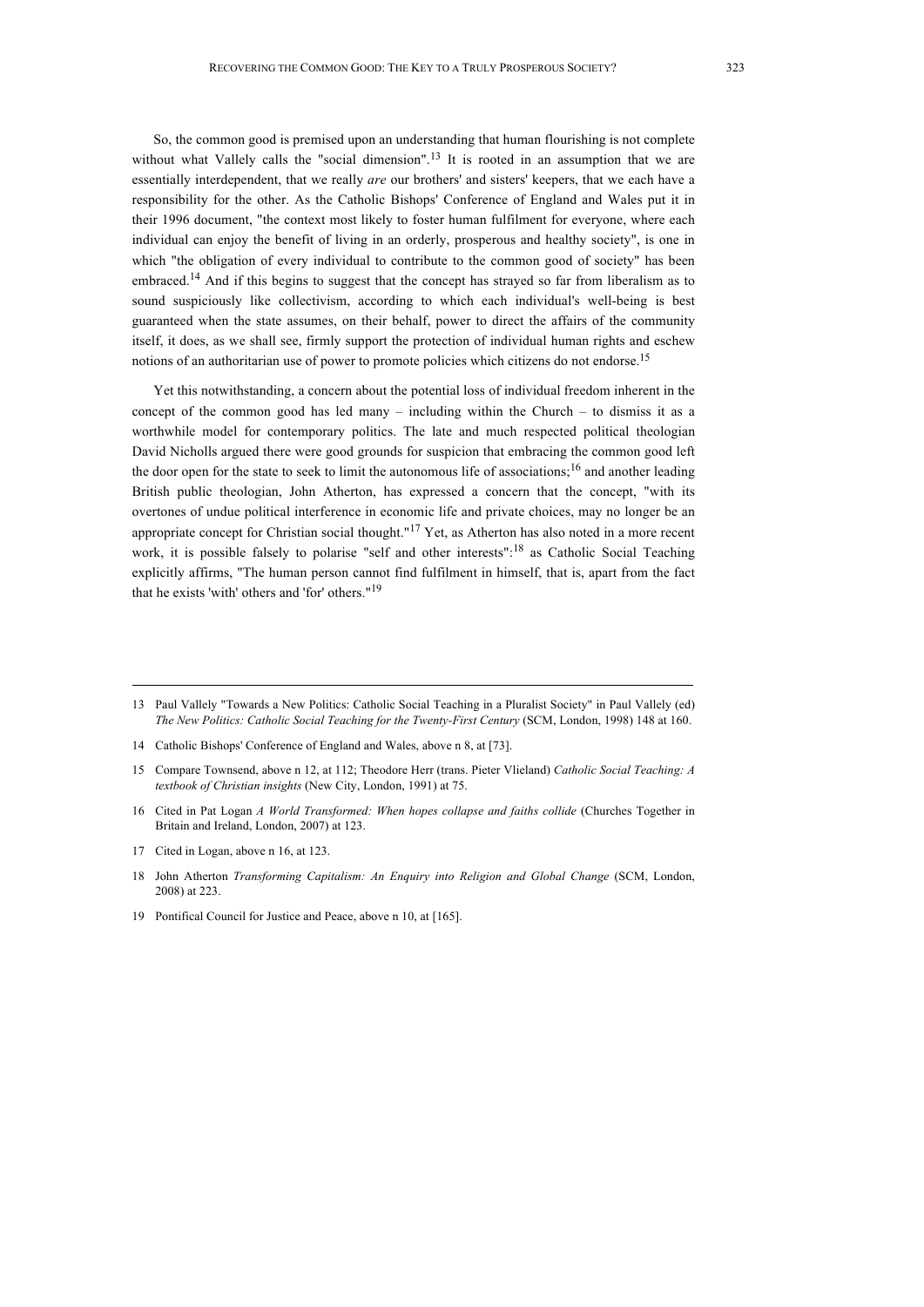We shall return to the various criticisms of the common good in due course, but let us now specifically relate our discussion to our context here in New Zealand. Does the concept of the common good have anything to say to us, and if so, what?

#### *IV NEW ZEALAND SOCIETY EXAMINED*

In the first of their two social justice statements issued in 1993, the *Statement of Intent* published in January, New Zealand church leaders argued forcefully that pursuit of the common good should play a part in the formulation of our country's public policy.20 Expressing their concern that economic and social policy changes implemented in recent years were having a negative impact on the poor in society, the church leaders noted their "deep concern" that the pain generated by the need to find solutions to our economic problems was not being shared fairly.<sup>21</sup> "Too many people have become marginalised. Despair and anger are common responses", the church leaders wrote, and they suggested in response five principles which they wanted to see guiding the formulation of public policy, including "the imperative of pursuing the common good."22 In their longer *Social Justice Statement* issued six months later the church leaders again outlined the principles they wished to see informing social policy, including "to live in solidarity with others, aware of our interdependence" and "to seek the wellbeing of all".<sup>23</sup> "A just society", the leaders wrote: $^{24}$ 

is one in which its members and its structures serve the common good ... For us, the purpose of government is to serve the common good, that is, to secure and protect the dignity of every citizen. Therefore government is to provide conditions where each is enabled to respect the rights of others, and where each can enjoy freedom and fulfilment in the economic, political and cultural life of the nation.

Among the specific principles the church leaders espoused were: <sup>25</sup>

- 21 New Zealand Council for Christian Social Services, above n 20, at [2], [3], [12], and [30].
- 22 New Zealand Council for Christian Social Services, above n 20, at [45]; Jonathan Boston and Alan Cameron (eds) *Voices for Justice: Church, Law and State in New Zealand* (The Dunmore Press, Palmerston North, 1994) at 15.
- 23 Brian Davis and others "Making Choices: Social Justice for Our Times" (1993) The Social Justice Commission of the Anglican Church of Aotearoa & Polynesia <www.justice.net.nz> at [6].
- 24 At [26].
- 25 At [3].

<sup>20</sup> New Zealand Council of Christian Social Services *Church Leaders' Statement of Intent* (NZCCSS, Wellington 1993). It is worth noting that this, and the more substantial *Social Justice Statement*, were thoroughly ecumenical and not exclusively Catholic projects. Ten denominations were involved in all: the Anglican Church; the Apostolic Church; the Associated Churches of Christ; the Baptist Church; the Lutheran Church; the Society of Friends; the Methodist Church; the Presbyterian Church; the Salvation Army; and the Roman Catholic Church.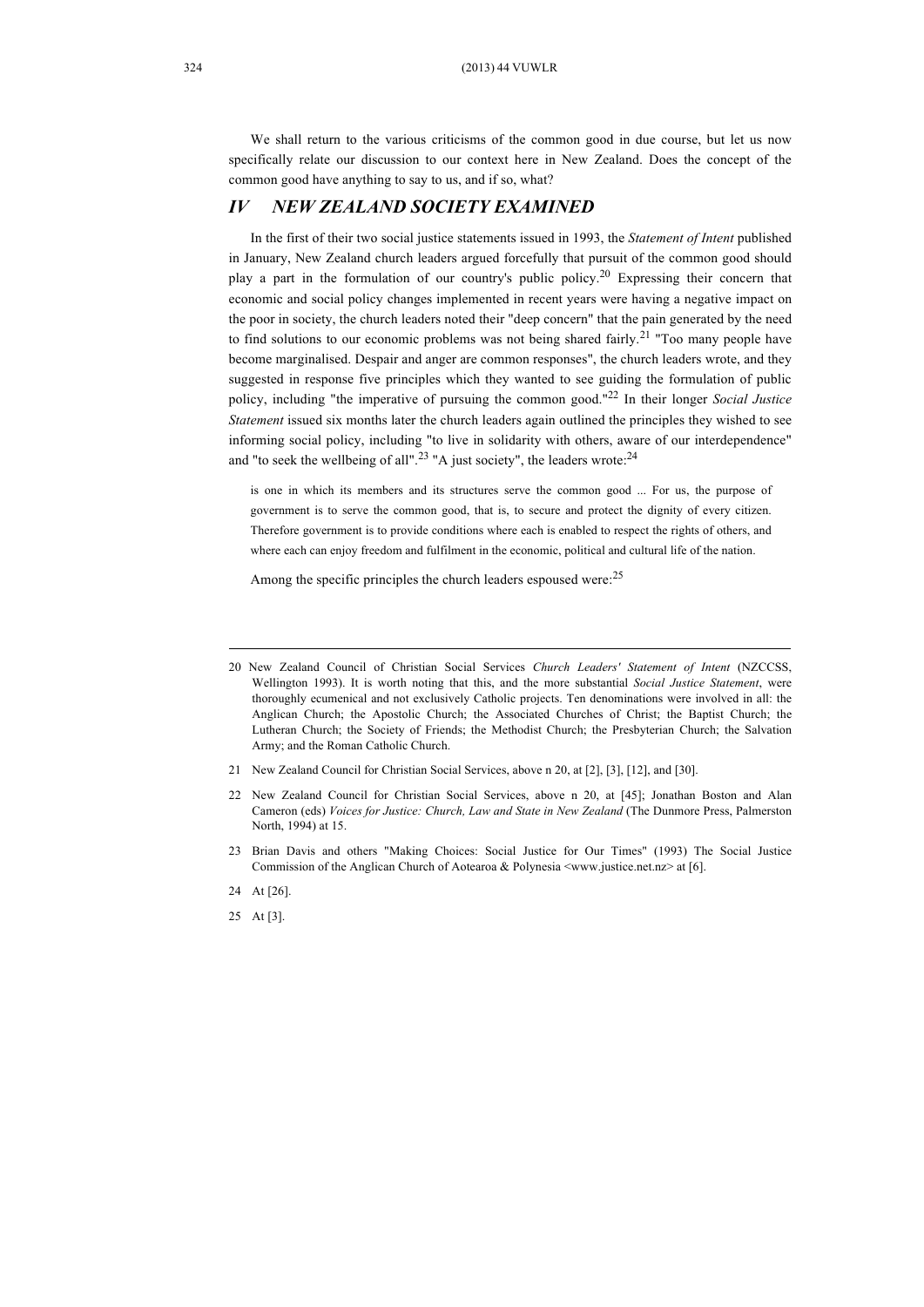… fairness in the distribution of income, wealth and power in our society; fairness in the social, economic and political structures we have created; [and] fairness in the operation of those structures so that they enable all citizens to be active and productive participants in the life of society.

No less importantly the church leaders argued that "a primary focus for our social justice concerns must be the special relationship which exists between Māori and all other New Zealanders".<sup>26</sup> The Treaty of Waitangi, they wrote: $27$ 

… establishes a covenant relationship between Māori and the Crown and was born out of a concern for just relationships within this land. Though the Treaty has frequently been disregarded by law makers, Māori people have never forgotten it ... If we are to have a just society in this land the place of the Treaty and its potential to shape our future needs to be more widely acknowledged.

Twelve years after this, in the run-up to the 2005 general election, New Zealand church leaders again highlighted the value of considering the common good when discussing, as they put it, "the type of society we want to live in." The leaders argued:<sup>28</sup>

To be robust, our society must offer to everyone support and opportunity, shelter and freedom, resources and vision ... A robust society is one that encourages and values the contribution of all people towards the common good.

Noting also the distinctive anthropology found in the concept of the common good, the leaders affirmed that "the good of the individual and the common good are not opposing poles ... what is best for the individual must include a commitment to the common good".<sup>29</sup>

While undoubtedly our context today is different from that of the early 1990s, and even from that of two elections ago, I suggest that we would still have much to gain today, as individuals, local communities and a society, from a wide-ranging conversation informed by a clear understanding of the common good and the implications of embracing it. And for not dissimilar reasons to those enunciated by the church leaders: first, it would stimulate us to look critically at our society and ask questions about the purpose of our life together and what we expect from government with respect to fulfilling that purpose; and, secondly, it would have the potential to enhance the quality of our lives individually and collectively and enable us better to address a number of the serious challenges we face in our country today.

29 Dew and others, above n 28.

<sup>26</sup> At [7].

<sup>27</sup> At [7]–[8].

<sup>28</sup> John Dew and others "Towards a robust society: A statement from national church leaders" (2005) Presbytarian Church of Aotearoa New Zealand <www.presbytarian.org.nz>. I am grateful to Rt Rev Dr Graham Redding for alerting me to this document.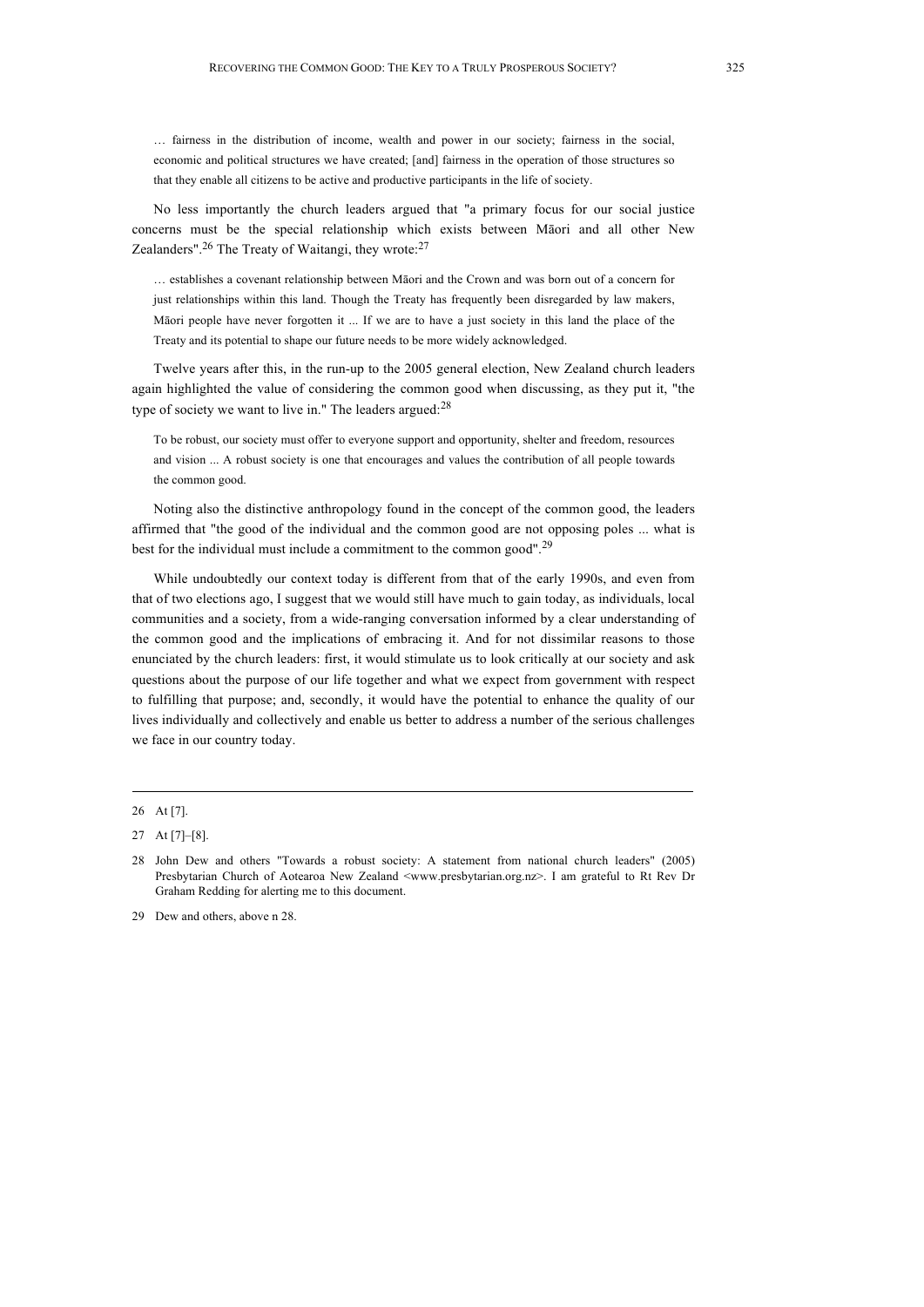With respect to the first point, the most basic service that the common good can perform for a democratic community such as ours is to remind it why it elects governments and the criteria according to which it should evaluate how those governments perform. As the Pontifical Council for Justice and Peace affirms in its *Compendium*, echoing a point we noted New Zealand church leaders making in 1993:<sup>30</sup>

... the common good is the reason that ... political authority exists ... To ensure [it], the government of each country has the specific duty to harmonize the different sectoral interests with the requirement of justice.

Political authority, in other words, at whatever level, should be exercised for the *whole*  community rather than sectional interests within it. When a ruler or government seeks to privilege the interests of individual sections of the community – for example, those who have provided financial backing for its campaign, or voters whom it thinks it can persuade to vote for it next time – it is falling down in its basic role. Indeed, as Townsend comments, the contrast between these two manifestations of political authority "is none other than the fundamental difference between good and bad government and is as old as Western political thought."<sup>31</sup> Making the point even more directly, Theodore Herr argues that "social institutions, and among them authorities too, have no purpose in themselves apart from the people for whom they have been created."<sup>32</sup>

Is this a starting point for a discussion about the nature of our politics and political institutions in New Zealand – notably Parliament, but also the bodies and processes involved in policy-making and the shaping of law, including the Law Commission, Royal Commissions, Green and White Papers and so on? We have observed a number of commentators who take it as axiomatic that good government is about the promotion of the common good, but is that a consensus view among our politicians, our opinion-formers, and ourselves as citizens? And, if we did agree to accept "pursuit of the common good" as the criterion for good government, how do governments here measure up to it?

It is noteworthy that the vision statements of the main political parties in New Zealand reflect what we might call common good aspirations: the National Party, for example, pledges to seek "a safe, prosperous and successful New Zealand that creates opportunities for all New Zealanders to reach their personal goals and dreams"33; for the Labour Party, the natural resources of the country should be managed for the benefit of all, and "in any conflict of interest people are always more

<sup>30</sup> Pontifical Council for Justice and Peace, above n 10, at [168]–[169].

<sup>31</sup> Townsend, above n 12, at 112.

<sup>32</sup> Herr, above n 15, at 79.

<sup>33</sup> National Party "National's Vision for New Zealand" <www.national.org.nz>.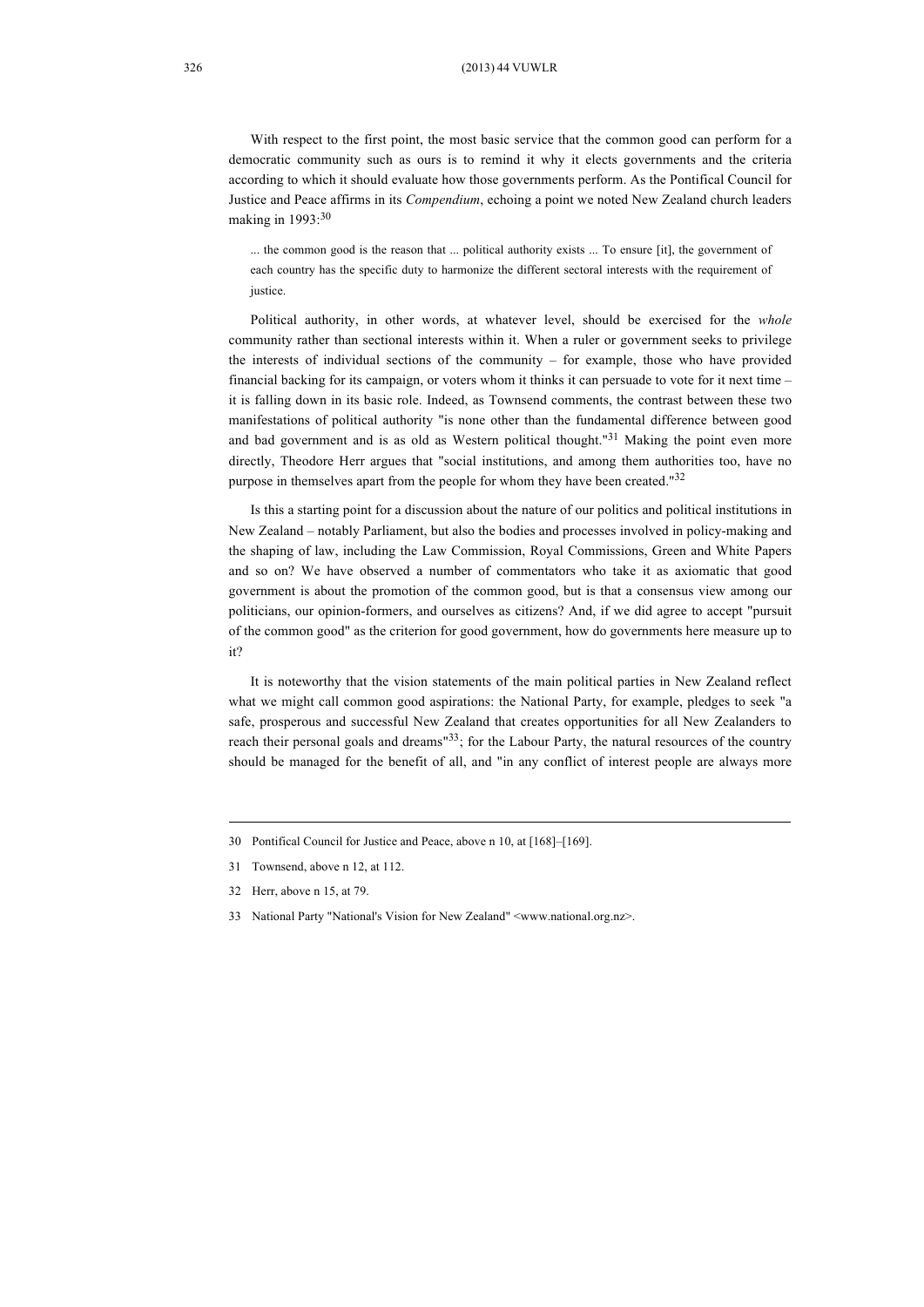important than property and the state must ensure a just distribution of wealth";<sup>34</sup> for the Green Party, our economic system should enable "people to meet their needs from the bounty of the earth, within nature's limits" and "participation, justice and quality of life for all" are to be valued over "individual attainment of wealth";<sup>35</sup> and the Māori Party affirms that it "is for all citizens of this country", being founded as "an initiative of Māori, *te kākano i ruia mai i Rangiātea*, for the benefit of all citizens of this land", with policies and practices which "derive from *kaupapa tuku iho* that are values that provide for the wellbeing of all".<sup>36</sup> But is this discussion all too theoretical? Can we really agree on what government in the interests of the common good would look like – and, even if the answer to that is "yes", is such government possible in practice, in the world of realpolitik?

At very least, starting such a conversation would enable us to undertake some much needed reflection on the nature of our life together – much needed in the sense that a society which does not periodically reflect upon the question of the end or goal of its common life together should be subject to the same judgment Socrates levelled at individuals who leave their lives unexamined. On one level it is decidedly odd that we do not ask questions of such a fundamental nature about our society: after all, we would hardly consider joining a club or institution about whose purpose or aim we were unclear, or whose leadership evaded such questions or considered them irrelevant! One often hears talk about New Zealanders having pride in their country, and about a distinctive New Zealand culture, yet it is sometimes hard to identify the *core* of such pride or distinctiveness beyond individual historic occasions or specific cultural icons. Perhaps for fear of where it might lead we choose not to encroach into the territory of values, convictions and visions, preferring instead that our leaders focus on maintaining the status quo and do not unnecessarily rock the boat. Yet it is vital in a democracy periodically to address such issues, and not assume that our duty as citizens toward deciding the direction of our country is discharged if we visit the polling booth once every three years. Both Amartya Sen and Michael Sandel have argued in their recent work that public reasoning, more than elections, defines what democracy is about,  $37$  and the South African theologian John de Gruchy asserts that democracy is both "a *vision* of what society should become, and ... a *system* of government that seeks to enable the realization of that vision within particular

<sup>34</sup> Labour Party "About Us – Principles" <www.labour.org.nz>.

<sup>35</sup> Green Party of Aotearoa New Zealand "Green Party Vision" <www.greens.org.nz>.

<sup>36</sup> Māori Party "Constitution" <www.maoriparty.org>. It is interesting to note, by way of contrast, that the ACT Party's stated principal object "is to promote an open, progressive and benevolent society in which individual New Zealanders are free to achieve their full potential", and that:

<sup>[</sup>T]o this end [the Party] upholds the following principles: that individuals are the rightful owners of their own lives and therefore have inherent rights and responsibilities; and that the proper purpose of government is to protect such rights and not to assume such responsibilities.

<sup>37</sup> Amartya Sen *The Idea of Justice* (Penguin, London, 2010) at 321–337; Michael Sandel *Justice: What's the right thing to do?* (Farrar, Straus and Giroux, New York, 2009) at Chapter 10.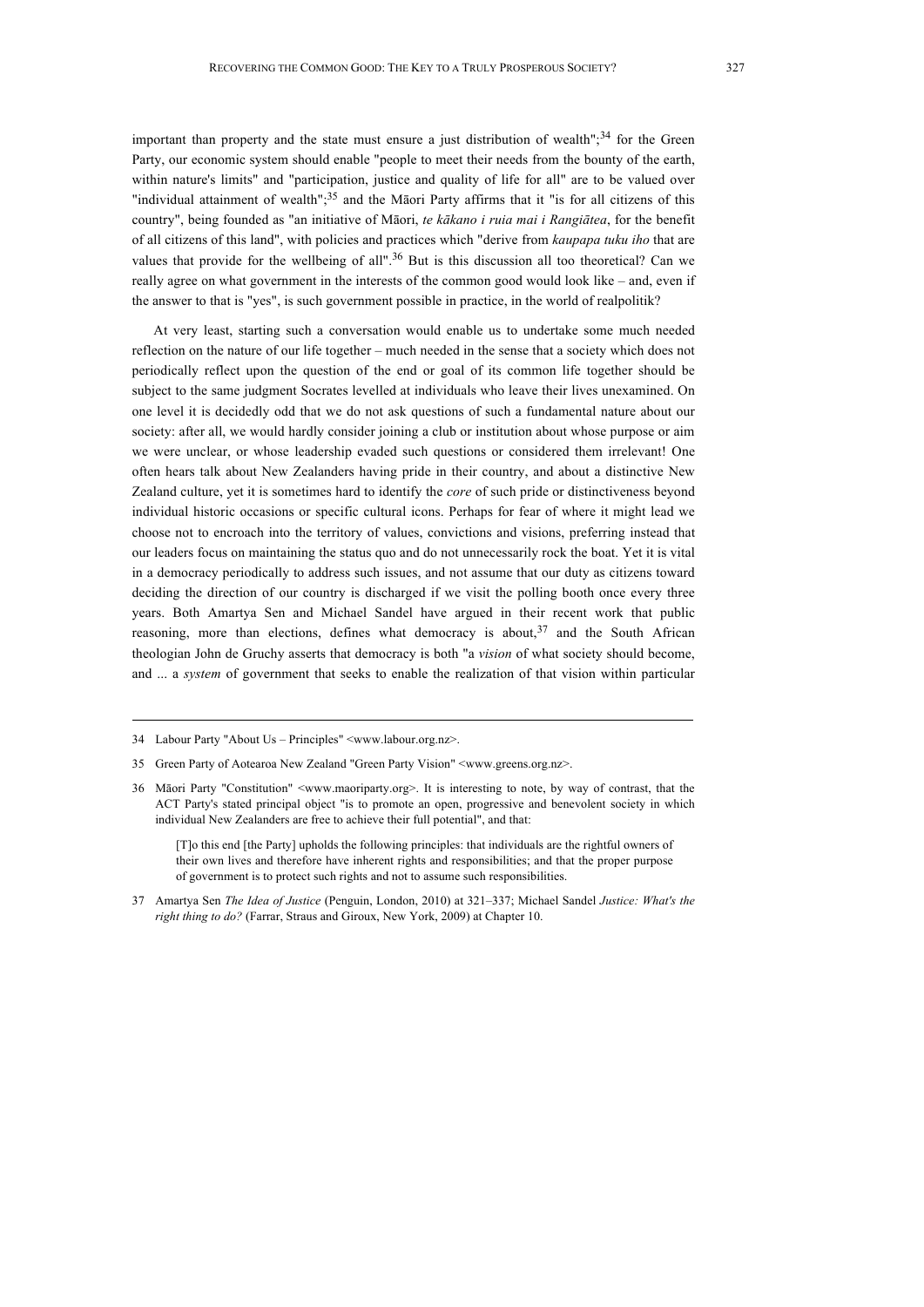contexts."38 The de facto consequence of our reluctance to reason around these deeper issues is that we end up conceiving of society, as Vallely has put it, as little more than a space in which groups divided by competing economic interests, or different ethnic and religious backgrounds, or different single interest concerns, press their disparate claims on a state which can find no core of shared values to draw upon in order to adjudicate on these disputes.<sup>39</sup>

Yet it is one thing to argue for an informed debate about a vision for society, and another actually to enable it to happen. How would we even begin such a conversation? One immediate hurdle dissuading secular democracies like ours from embarking on such a venture is the extent to which conceptions of the common good are rooted in the teachings of a religious community; in a pluralist society, it is rightly argued, a wide range of moral and religious beliefs obtain, such that it is inappropriate for one set of beliefs to prevail over others, or for the state to be seen to endorse one conception of the good society over others. This is a question which I shall pick up again in a moment, yet the very point about the common good is that it is not imposed from outside (or above) but emerges from open, inclusive discussion, rooted in a shared conviction that its pursuit is a worthwhile aim and will necessarily involve exploring competing convictions regarding in what it might consist. And it is primarily a *pursuit*, a mode of politics rather than a political end, of which a constituent part will be, as Sandel says, "a more robust public engagement with our moral disagreements", a "politics of moral engagement".<sup>40</sup> It is axiomatic to say that no society will ever agree conclusively regarding in what "the good life" fully consists, but, as Alain de Botton has argued, "a lack of absolute agreement on the good life should not in itself be enough to disqualify us from investigating and promoting the theoretical notion of such a life."<sup>41</sup>

## *V STARTING WITH SOCIAL JUSTICE?*

Let me return to the point about the inappropriateness, not to mention impossibility, of pursuing a shared vision of society in a pluralist society like New Zealand, since this needs to be taken seriously.<sup>42</sup> As the distinguished political philosopher Raymond Plant has written:<sup>43</sup>

- 40 Sandel, above n 37, at 268–269. Compare Pontifical Council for Justice and Peace, above n 10, at [170].
- 41 Alain de Botton *Religion for Atheists: A non-believer's guide to the uses of religion* (Hamish Hamilton, London, 2012) at 83.
- 42 I do not wish to play down the significance of, for example, the New Zealand Bill of Rights Act 1990, the Human Rights Act 1993 or the *Constitution Conversation / He kaupapa nui te kaupapa ture* – in process at the time of writing – as examples of attempts to find a shared vision for the country; however, what I have in mind here is a somewhat richer discussion about the very *purpose* or *telos* of our shared life together.

<sup>38</sup> John de Gruchy "Democracy" in Adrian Hastings (ed) *The Oxford Companion to Christian Thought* (Oxford University Press, Oxford, 2000) at 157; cited in Richard Harries *Faith in Politics? Rediscovering the Christian Roots of our Political Values* (Darton, Longman & Todd, London, 2010) at 64.

<sup>39</sup> Compare Vallely "Towards a New Politics: Catholic Social Teaching in a Pluralist Society", above n 13, at 154.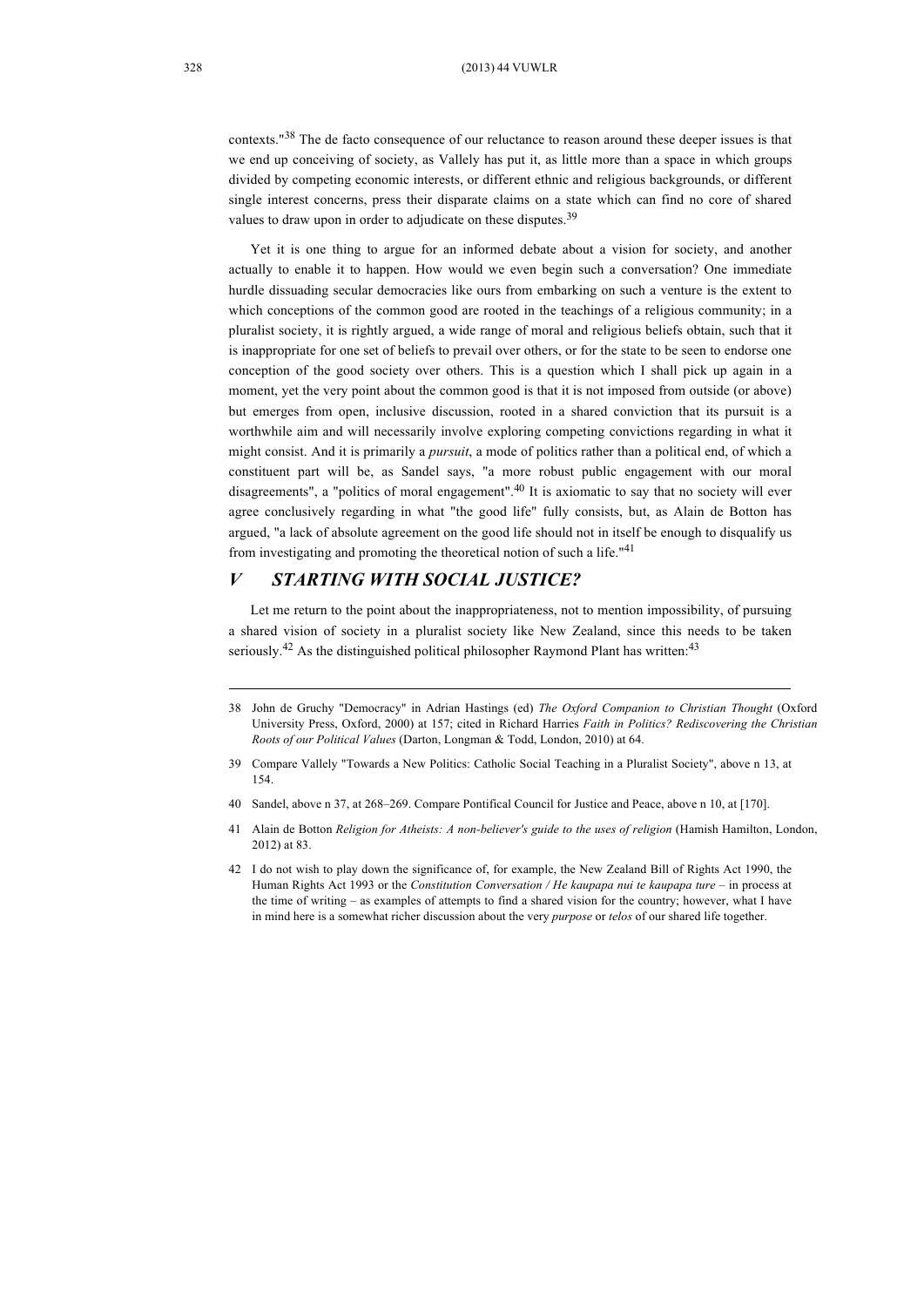… to argue that the common good can consist in a rich, deep and elaborated form of substantive agreement on values and human purposes ... looks both implausible and potentially dangerous in a society marked by moral diversity in which individuals believe strongly that judgments about substantive and, indeed, ultimate values are for them to make by exercising their own judgment.

Plant's suggested way forward is an interesting one, namely a focus on the language of social justice, on a search for those "common needs or basic goods which people have to have in order to ... pursue any conception of the good whatever it might be."<sup>44</sup> Under this approach, recovering the common good becomes less a search for some kind of "substantive common purpose" or "transcendent moral order" than, Plant would argue, identifying:<sup>45</sup>

the range of goods and services, benefits and opportunities which all citizens need to have in order to pursue their conception of the good, whatever it might turn out to be.

This approach certainly appears promising – and social justice was, of course, the theme New Zealand church leaders adopted in their statement of 1993 – though I wonder if it is as far removed, as Plant seems to imply, from the search for an over-arching social vision, not least since the merit of social justice will itself be highly contested in liberal economic cultures such as ours. For Hayek, as he famously argued in the 1970s, social justice is no more than a "mirage",<sup>46</sup> and still today the prevailing political consensus, whether explicitly or implicitly endorsed, is that it is not the responsibility of the state to tinker with the outcomes of a market system in which everyone is freely allowed the opportunity to buy and sell. If some people in a society find themselves without what might be considered the essentials of life, then that is simply a consequence of the various transactions that take place within the market: provided none of these transactions is coerced, the market cannot be said to have produced just or unjust outcomes since it is morally neutral in its operation. We may say that those at the bottom of the heap have suffered bad luck or misfortune, but not injustice, and therefore the appropriate response is individual charity, not state redistribution. Thus, Plant says, while it may seem prudent in some contexts (and we may recognise New Zealand as one such): 47

… to have a minimal welfare state and transfer payments to meet the needs of these unfortunates, then this implies a minimum safety-net for welfare to prevent destitution, not a welfare state the aim of which is to rectify inequality in the name of a more just distribution of resources and opportunities.

<sup>43</sup> Raymond Plant *Politics, Theology and History* (Cambridge University Press, Cambridge, 2001) at 196–197.

<sup>44</sup> At 198.

<sup>45</sup> At 198.

<sup>46</sup> F A Hayek *The Mirage of Social Justice* (Routledge and Kegan Paul, London, 1976).

<sup>47</sup> Plant, above n 43, at 203.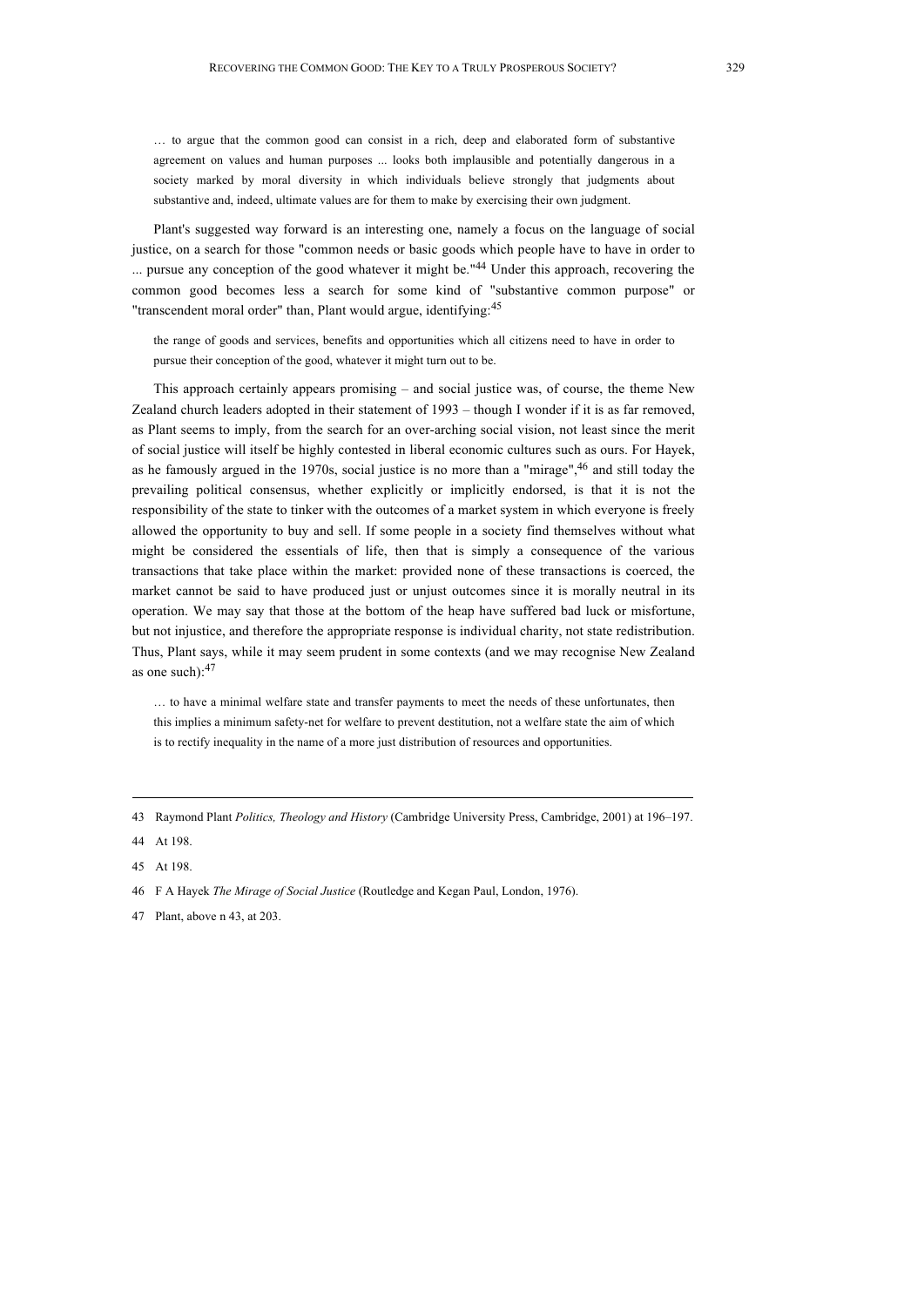The notion that even a minimal shared understanding of social justice may be attainable also runs up against the philosophically liberal view, articulated perhaps most cogently by John Rawls. For Rawls, it is of the nature of liberal democratic societies that their members do not espouse one normative concept of "the good", only that they provide adequate procedures to enable each to choose from a range of goods and debate their relative value. The important thing for Rawls is that the conditions exist under which a liberal society may properly function: justice may be said to obtain when citizens are free rationally to identify and choose the social goals that are most fitting to them. To move beyond such a "neutral" view of justice, to "fall on the side of the one reasonable and rational good" as leading Christian thinkers like Augustine and Aquinas are prone to do, is to threaten individual freedom. As Sandel summarises Rawls' concern:<sup>48</sup>

A constitution that tries to cultivate good character or to affirm a particular conception of the good life risks imposing on some the values of others. It fails to respect persons as free and independent selves, capable of choosing their ends for themselves.

We are back with the concern identified earlier, that talk of the common good may serve as a Trojan horse to conceal attempts by religious or other actors to impose one particular notion of "the good society" on society at large – notwithstanding that the common good should be understood less as an end in itself than a process involving dialogue and search for consensus. Sandel himself also takes issue with the Rawlsian notion of individualism, arguing that an individual's deliberation about their own good must also involve reflection on the good of the community to which he or she is bound. Hence, aspiring to remain neutral regarding the values upon which a society is grounded, or the ends to which it should be directed, may be mistaken – indeed, "it may not be possible, or even desirable, to deliberate about justice without deliberating about the good life."49 For Sandel, achieving a just society involves more than securing individual freedom of choice: we have also "to reason together about the meaning of the good life, and to create a public culture hospitable to the disagreements that will inevitably arise."50 Writing from a Catholic perspective, John Finnis is another author who wants to go beyond Rawls in arguing that the pursuit of the common good and justice requires more than the establishment of certain procedural rules which ensure individual liberty or fair play. For Finnis the community needs to operate together:<sup>51</sup>

[T]o secure the whole ensemble of material and other conditions, including forms of collaboration, that tend to favour, facilitate and foster the realization by each individual of his or her personal development.

<sup>48</sup> Sandel, above n 37, at 242.

<sup>49</sup> At 242.

<sup>50</sup> At 261.

<sup>51</sup> Cited in Nicholas Sagovsky *Christian Tradition and the Practice of Justice* (Society for Promoting Christian Knowledge, London, 2008) at 173.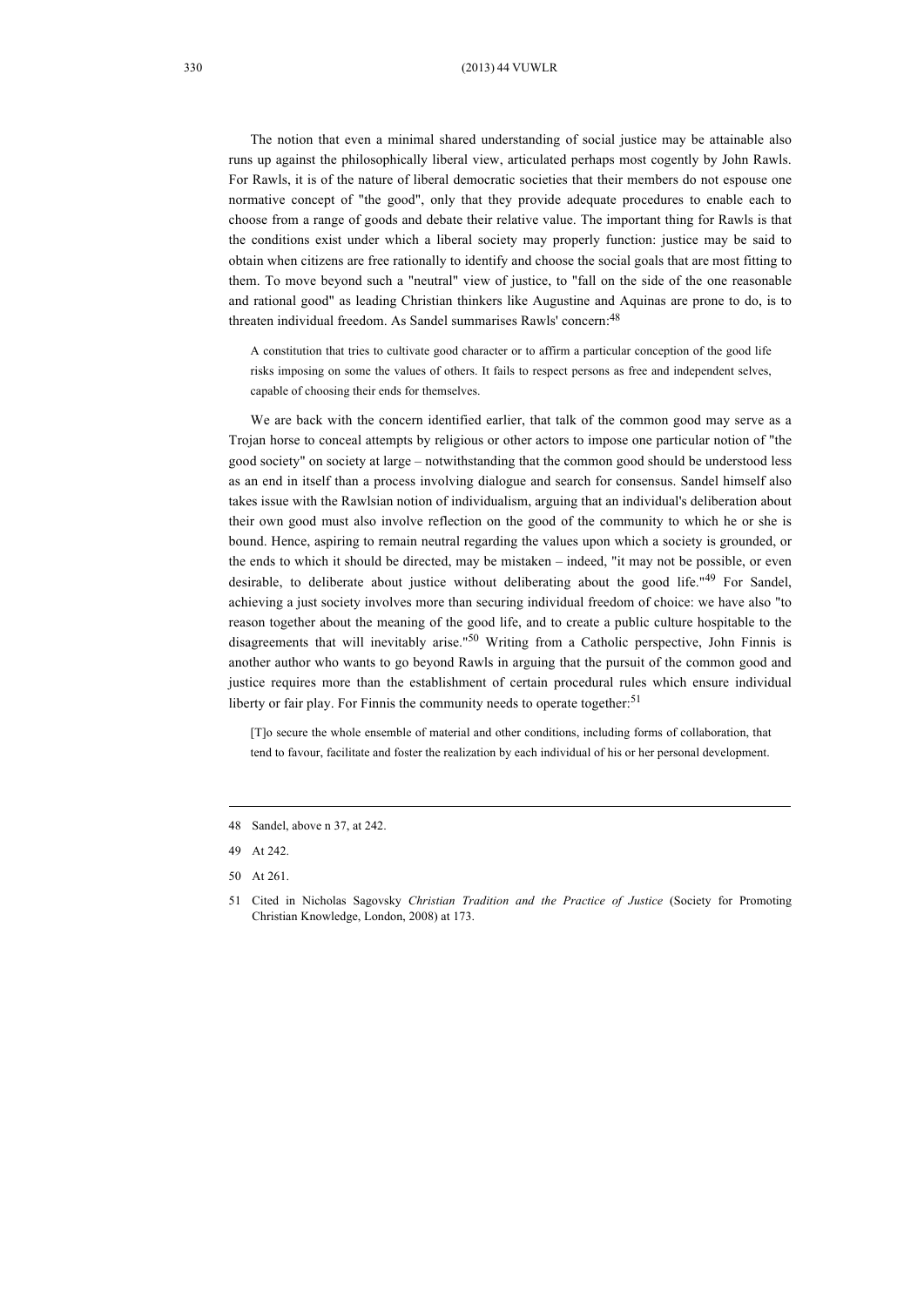The challenge, of course, is to move from the abstract to the concrete, to particularise notions of justice within our own liberal democratic and increasingly pluralist context. Doing so will necessarily involve asking questions which will be fundamental and, as such, problematic, yet this does not remove the imperative to begin to ask them and reflect critically on our society, its values and its nature. Could the debate here in New Zealand begin with a basic question about the merit and meaning of social justice, asking whether, as a society, we agree that we have a responsibility toward those among us who lack the means to pursue their conception of the good and expect our government to work to ensure that that lack is remedied; or whether we consider that, both in principle and practice, pursuing social justice is wrong, and that, so long as individuals are free to pursue their own lifestyle and subjective preferences, government has no responsibility other than to ensure that that freedom is maintained. The default position in New Zealand today is toward minimal government interference, but how deep does support for that position lie? Can we meaningfully speak of individual freedom to pursue an individual goal without reference to individual *capacity* so to do? Is there general assent to the view that society has no responsibility toward those who have suffered misfortune at the hands of the market, only to those deemed victims of an intentionally harmful action? How widely are Māori perspectives on the relationship between individual and community understood, the sense that each has "obligations to the wider collective" or that "personal wellbeing depends, both immediately and ultimately, on the wellbeing of the community as a whole" $2^{52}$  Recovering the concept of the common good would at least help us to focus on such questions, and I want to return to them, and their implications, briefly towards the end of this article.

# *VI THE NEED FOR CONFESSIONAL CANDOUR*

So far I have argued that we need a debate about the common good, and, echoing Plant, have suggested that it might be less contentious, in a pluralist society, to begin with a focus on social justice. I have also noted Sandel's assertion that, when embarking upon this kind of conversation, we should not fear robust debate about what constitutes the good life. Interestingly, Sandel also asserts that in such a debate citizens should be prepared to engage with their own and others' moral convictions and beliefs: indeed, he writes, "[m]any of the most hotly contested issues of justice and rights can't be debated without taking up controversial moral and religious questions".<sup>53</sup>

This is an important point with respect to public conversation here in New Zealand, where we still feel happier keeping talk about values and beliefs, particularly if grounded in religious

53 Sandel, above n 37, at 243

<sup>52</sup> Office for the Community and Voluntary Sector / Tari mō te Rāngai ā-Hapori, ā-Tūao *Mahi aroha: Māori perspectives on volunteering and cultural obligations* (Wellington, 2007) at 1. On the same page one also finds the statement that "volunteering for Māori is based significantly upon the notion of whanaungatanga (kinship) and the benefits, both for individuals and the wider community, derived from contributing to the common good."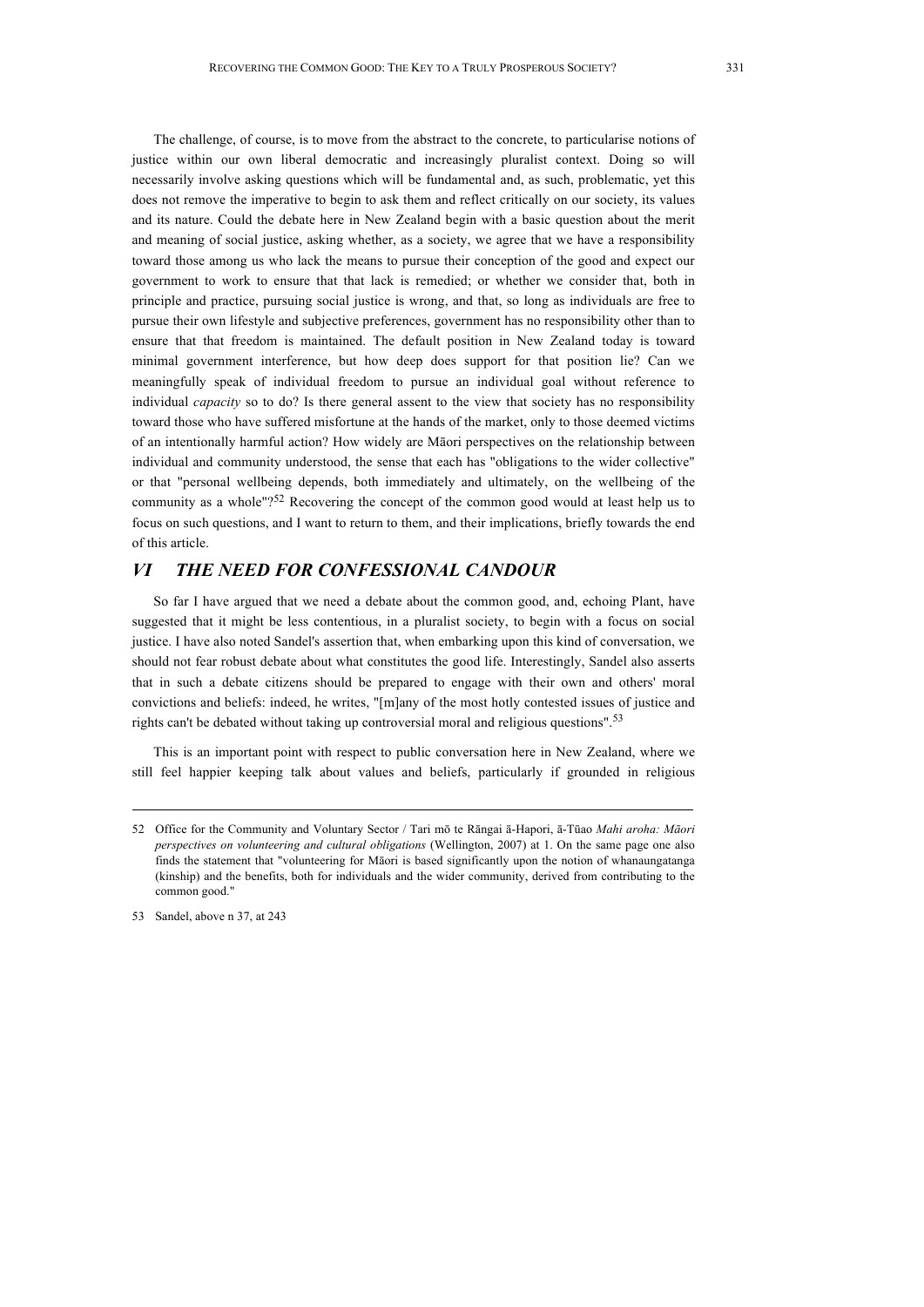convictions, out of our public life. There are a number of reasons for this which we need not explore now,<sup>54</sup> but while Māori may be less inhibited about using religious language in public – we think of the frequency with which karakia are offered, for example, and our ready understanding of concepts such as tapu and noa – among Pākehā there would appear to be shared conviction that, regardless of its popularity or otherwise at a given time, religion is principally for the *private* not *public* domain<sup>55</sup> and, when speaking publicly, individuals or organisations should refrain from parading too openly any religious convictions they may have.

In so doing, I believe we buy into a particular understanding of secularism – which we might call exclusivist or programmatic – which holds that either religious voices should abstain completely from engaging in debate around serious issues in the public square, or, if they do so engage, should employ language, principles and reasoning which are intelligible to any reasonable person and based on public canons of validity.<sup>56</sup> Premised on the view that democracy and religion are essentially incompatible, this position reflects the same set of assumptions we identified earlier, namely that whenever religious conceptions of "the good" are introduced into the public square, the intent must be to want to privilege them over competing visions. While such fears are hardly groundless – religious voices have not exactly been noted for their lack of stridency and willingness to compromise, historically or in modern times – in a post-Christendom context such voices have recognised more readily their more marginal public status, while also asserting the value their contribution can make to public discourse. Indeed, in recent years opinion among intellectuals, of both a religious and non-religious persuasion, has shifted significantly towards a more inclusivist or procedural model of secularism, according to which all forms of reasoning should be treated with equal respect in the public square and the genuine moral differences people hold recognised. As Yale law professor Stephen Carter argues: 57

… what is needed is not a requirement that the religiously devout choose a form of dialogue that liberalism accepts, but that liberalism develops a politics that accepts whatever form of dialogue a member of the public offers.

As Jonathan Chaplin has put it, reflecting a position not dissimilar to Sandel's:<sup>58</sup>

<sup>54</sup> I discuss this issue more fully in Andrew Bradstock "Using God-Talk in a Secular Society: Time for a New Conversation on Public Issues?" (2012) 6 International Journal of Public Theology 137.

<sup>55</sup> This view was expressed officially by the New Zealand Human Rights Commission in their 2010 report *Human Rights in New Zealand Today / Ngā Tika Tangata O Te Motu* <www.hrc.co.nz>.

<sup>56</sup> The terms "programmatic" and "procedural" to denote interpretations of secularism are borrowed from Rowan Williams *Faith in the Public Square* (Bloomsbury, London, 2012) especially ch 2, "Secularism, faith and freedom".

<sup>57</sup> Stephen Carter *The Culture of Disbelief* (Anchor Books, New York, 1993) at 230; cited in Jonathan Chaplin *Talking God*: *The Legitimacy of Religious Public Reasoning* (Theos, London, 2008) at 36.

<sup>58</sup> Chaplin, above n 57, at 51.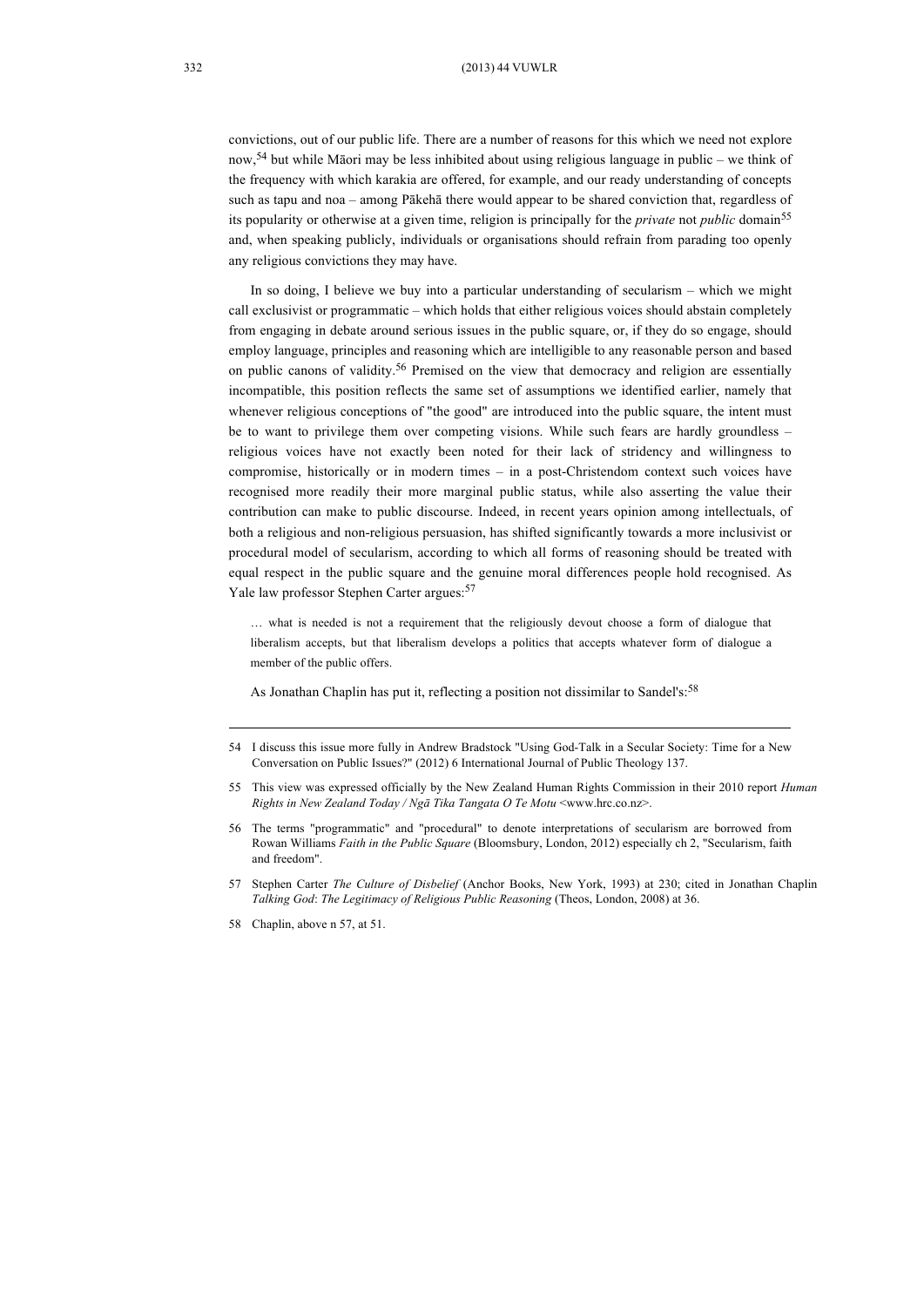… all of us, whether religiously or secularly motivated, need to reckon with, and indeed encourage, the practice of what might be termed "confessional candour" in political debate. In a culture characterised by clashing religious and secular world views, democratic debate will be stifled and left impoverished if we discourage the articulation of the deeper convictions leading people to take the conflicting policy stances they do.

"This is potentially a noisier and untidier situation than one where everyone agrees what will and will not 'count' as an intervention in public debate", writes Rowan Williams, "but at least it does not seek to conceal or deny difference". 59 I shall return to this theme later when considering how conversion to the idea of the common good might be approached.

# *VII ENHANCING OUR QUALITY OF LIFE*

A second reason why embracing the common good would have benefits for us here in New Zealand is that it would enhance the quality of our life as individuals and as a community. In arguing this we must exercise due caution since, as we have noted, the common good is not an end in itself (a point made explicit in Catholic Social Teaching)60 and more a political *orientation* than a political programme; nevertheless, it is important to suggest in what sense it may have practical application, if only to avoid falling foul of Tawney's discomforting assertion that "to state a principle without its application is irresponsible and unintelligible"!<sup>61</sup> I want to suggest that recovering the common good may serve to challenge our culture in two important respects: politically and economically.

#### *A Changing our Politics?*

In a helpful short essay on rethinking the common good, British commentator Pat Logan identifies what he calls the "conceptual" and "experiential" approaches to the concept and sets out some helpful clues as to how the latter might be approached. Drawing upon the work of the Jesuit thinker Patrick Riordan, Logan suggests that the sort of thinking the common good promotes, with a focus on "the experience of active commonality, of sharing ... provides an essential frame of reference if we hope to tackle the urgent problems of our day<sup>n62</sup> – from criminal justice to corporate governance to the elimination of poverty and so on. "A notion of the common good", Logan writes: 63

63 At 125.

<sup>59</sup> Williams, above n 56, at 27.

<sup>60</sup> Pontifical Council for Justice and Peace, above n 10, at [170].

<sup>61</sup> Cited in Jonathan Chaplin "Conclusion: Christian political wisdom" in Nick Spencer and Jonathan Chaplin (eds) *God and Government* (Society for Promoting Christian Knowledge, London, 2009) 205 at 209.

<sup>62</sup> Logan, above n 16, at 125.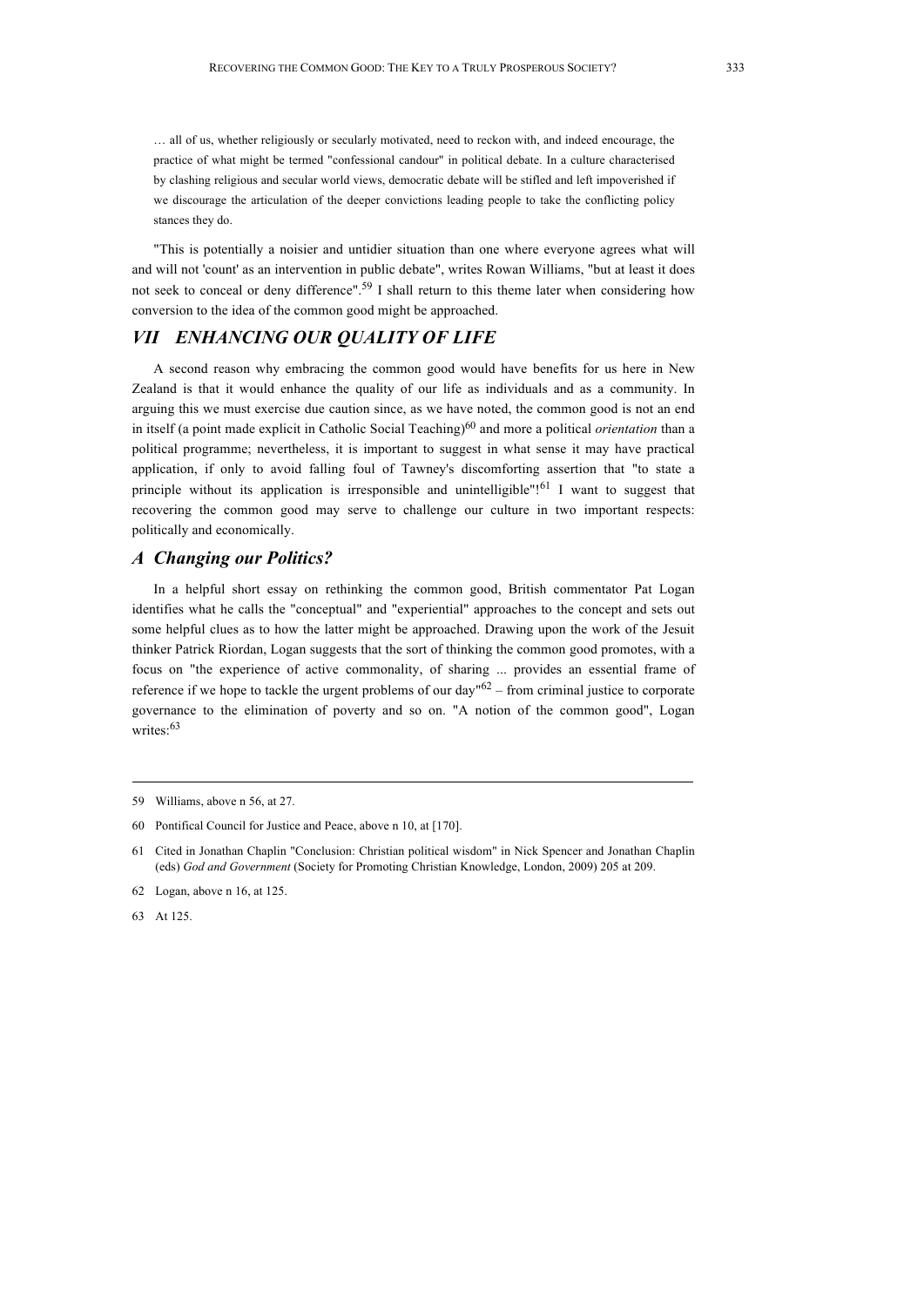[G]ives us a language which can take us beyond the notion of politics as simple *bargaining*, where one group's rights and interests are played off against another's, to mature political *argument*, where communication and a common search for good can be pursued.

Logan also responds to the objection that common good language marginalises the role of rights, arguing that in fact it provides: 64

a framework within which the shape, content and limits of rights and responsibilities can be worked out as well as a way of proceeding when rights conflict, as they often do.

Logan's argument about language is a profound one, highlighting the potential of the common good to change the nature of political discourse within democratic societies by taking us beyond mere advocacy of human rights for their own sake, and deepening our understanding of the interplay between rights and responsibilities. Oliver O'Donovan is another who notes that contemporary political communication has been reduced more or less to "the conflict of competing wills", such that "speech has lost its orientation to deliberation on the common good and has come to serve the assertion of competing interests."65 Part of the blame for this, O'Donovan suggests, lies at the door of the party political system, which ensures that "all debate is channelled into the service of a conflict between two or more competing constellations of interests" – and it is, he argues, the need to keep party conflict going that closes down genuine debate about the common good whenever it seems likely to surface.<sup>66</sup>

Though, like Logan, he writes in a United Kingdom context, O'Donovan's comments would appear to resonate here in New Zealand, particularly his implied call for more bi-partisanship in politics. To what extent, one wonders, would the level of debate around some of our most serious challenges – alcohol abuse, criminal recidivism, child poverty and so on – be raised, and more attention paid to evidence and expert opinion, were they to be taken out of the party arena and a more consensual approach toward tackling them adopted? How often is policy-making in these areas undertaken with an eye to courting popular opinion rather than on the basis of evidence and expert opinion potentially less in tune with the popular mind but oriented toward more lasting and workable solutions? It is true that the introduction of a mixed-member proportional (MMP) voting system in New Zealand in the 1990s – under which no party has yet achieved a clear majority of seats in the House of Representatives – has made law-making a more consensual process than under the "first past the post" alternative, but it has not eliminated the desirability of courting voters by promulgating populist policies.

<sup>64</sup> At 125.

<sup>65</sup> Oliver O'Donovan *The Desire of the Nations: Rediscovering the roots of political theology* (Cambridge University Press, Cambridge, 1996) at 282.

<sup>66</sup> At 282–283.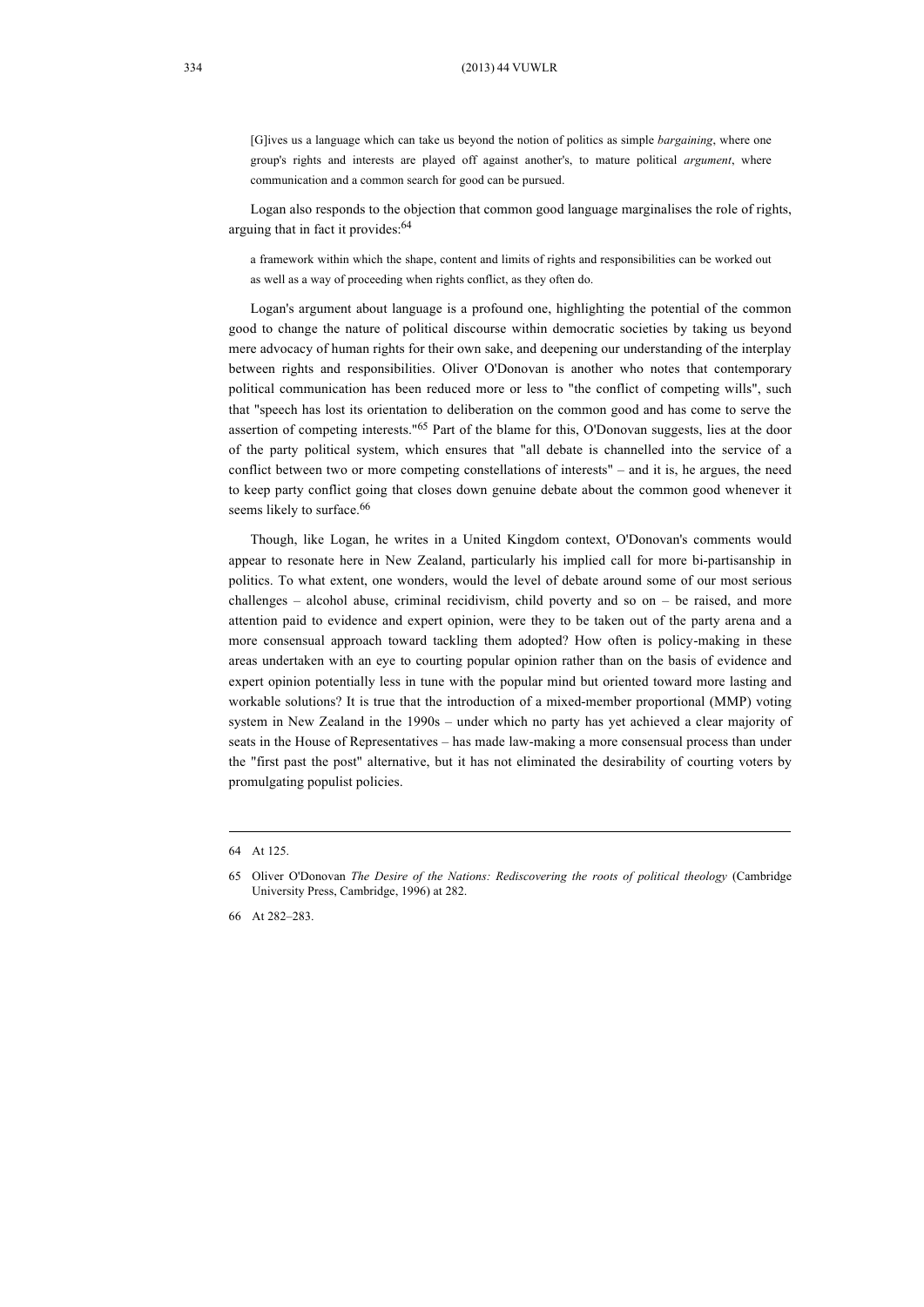We noted earlier Sandel's appeal for a renewing of political discourse, in his case towards what he calls "a politics of moral engagement".<sup>67</sup> While Sandel argues a different line from both O'Donovan and Logan, he also bemoans the impoverished nature of much contemporary public discussion and is attentive to the need for such discourse to address, with due seriousness, "hard moral questions".<sup>68</sup> In order for this to happen, however, he suggests that a re-orientation among citizens is necessary, away from a focus on purely individual concerns toward the importance of building a common life together. "If a just society requires a strong sense of community", Sandel writes: 69

[I]t must find a way to cultivate in citizens a concern for the whole, a dedication to the common good. It can't be indifferent to the attitudes and dispositions, the "habits of the heart", that citizens bring to public life. It must find a way to lean against purely privatized notions of the good life, and cultivate civic virtue.

O'Donovan, too, notes that what inspires people to political action is less a concern about wider social issues than defence of their private or sectional interests, and he is pessimistic about the possibility, under present political arrangements, "of achieving any public concern for the common good at all."70 The Chief Rabbi in the United Kingdom, Jonathan Sacks, also notes how contemporary life is characterised by, among other things: $71$ 

the fragmentation of culture … the loss of a sense of continuity with the past and a culture of the individual with no larger loyalties than personal choice and provisional contracts.

What Sandel, O'Donovan and others appear to be arguing is the need for a serious change of mind-set across society if the common good is to gain any traction. They almost tempt us to use the language of conversion when considering how a collective shift from a focus on individual concerns to the common interest might be achieved, and interestingly Longley does speak of the involvement of the conscience in embracing the common good and the need to be converted to it, of that "moment of *metanoia* when the truth really strikes home that we are all responsible for all".<sup>72</sup> What this *metanoia* involves, as Pope John Paul II implied in his 1987 encyclical *Sollicitudo rei socialis*, is a shift, when confronting social issues, from harbouring feelings of pity or a concern to offer a practical response, to a recognition of our solidarity and interdependence one with another. The

<sup>67</sup> Sandel, above n 37, at 268–269.

<sup>68</sup> At 268.

<sup>69</sup> At 263–264.

<sup>70</sup> O'Donovan, above n 65, at 271.

<sup>71</sup> Cited in Vallely "Towards a New Politics: Catholic Social Teaching in a Pluralist Society", above n 13, at 151.

<sup>72</sup> Longley "Government and the common good", above n 3, at 163.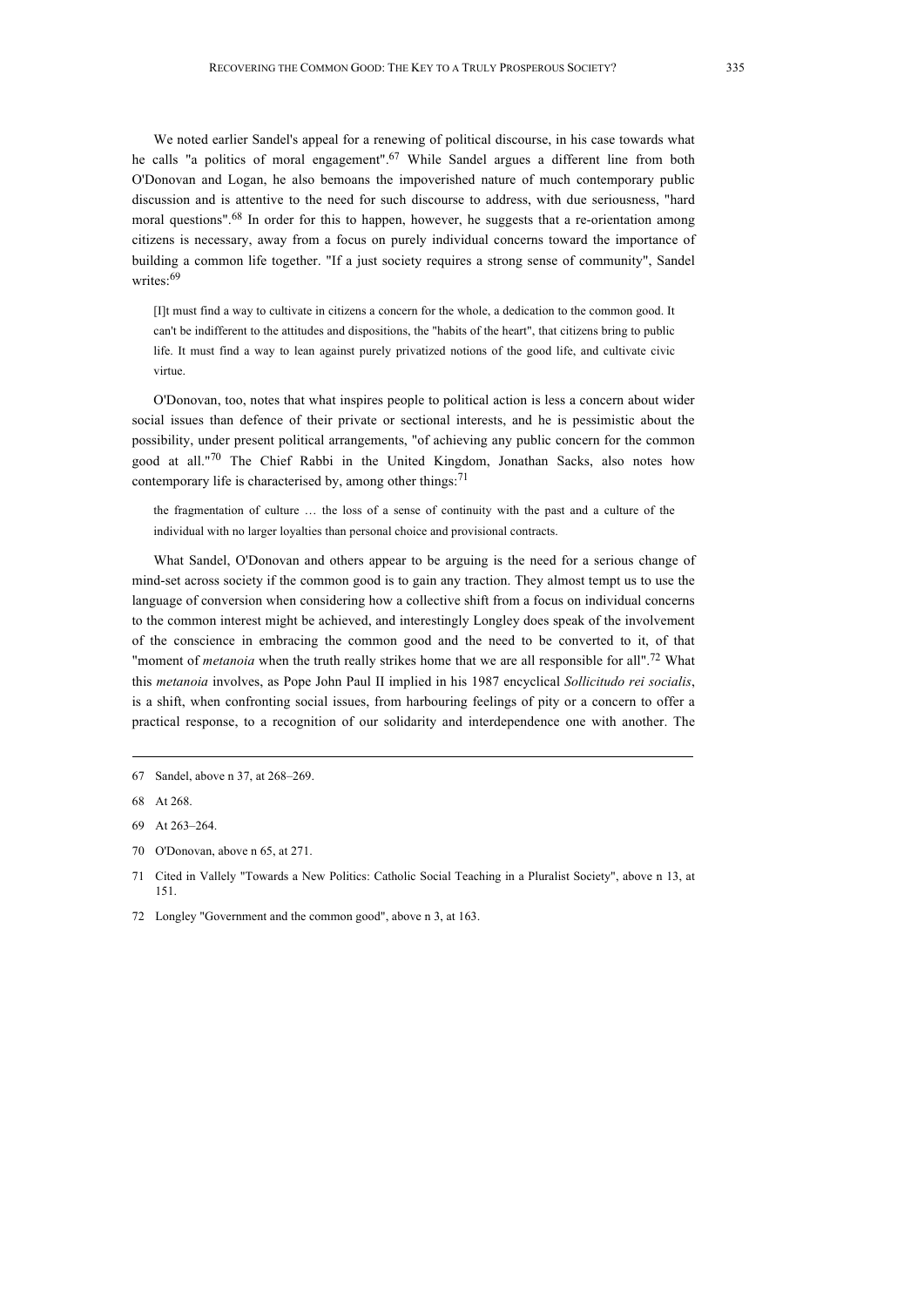response to social problems, says John Paul, should not be "a feeling of vague compassion or shallow distress" at others' misfortunes but rather:<sup>73</sup>

A firm and persevering determination to commit oneself to the common good; that is to say, to the good of all and of each individual because we are all really responsible for all.

As the noted United States activist and writer Jim Wallis likes to put it, the change we need to experience is that which moves us beyond wanting to keep up with the Joneses to making sure the Joneses are okay!74

For Sandel, while this conversion or change of mind-set, this cultivation of the solidarity and sense of mutual responsibility that a just society requires, may happen through education or experience in the military, it can also be stimulated through good leadership and encouragement from above. He notes with approval an early policy of President Barack Obama which, under the motto "You invest in America, and America invests in you", encouraged students to undertake public service by offering them help with their college tuition in exchange for 100 hours of community work.<sup>75</sup> Nearer to home, in a book published by the Maxim Institute in 2007, Lyn Campbell, President of the New Zealand Baptist Union and a former commissioner with the Families Commission, describes a project in which primary and intermediate schoolchildren in preearthquake Christchurch were encouraged to identify issues of concern in their local neighbourhood and prepare cost-effective, creative ideas for submission to their local authority through the usual channels. A number of these ideas were picked up, Campbell reports, and through the process the children "learnt that people are more important than things" and "took significant steps in learning what individuals can collectively do for the 'common good".<sup>76</sup>

Some foundational narrative for the common good may also be important in helping to convert us to its claims. In a recent essay critiquing the "Big Society", the vision advocated by United Kingdom Prime Minister David Cameron following his election victory in 2010, the academic and commentator Tim Gibson notes that, while its central aim of fostering a society "whose members are principally concerned with the good of one another" is laudable, a major handicap to its gaining traction is a lack of any account given by its promoters as to why, in a society "currently

<sup>73</sup> Pope John Paul II *Sollicitudo rei socialis* (Encyclical Letter, 1987) at [38].

<sup>74</sup> Jim Wallis *Rediscovering Values: On Wall Street, Main Street, and Your Street* (Howard Books, New York, 2010) at fly-leaf.

<sup>75</sup> Sandel, above n 37, at 264.

<sup>76</sup> Lyn Campbell QSM "Where does social justice start?" in Ruth Porter (ed) *Pursuing Social Justice in New Zealand* (Maxim Institute, Auckland, 2007) 11 at 16.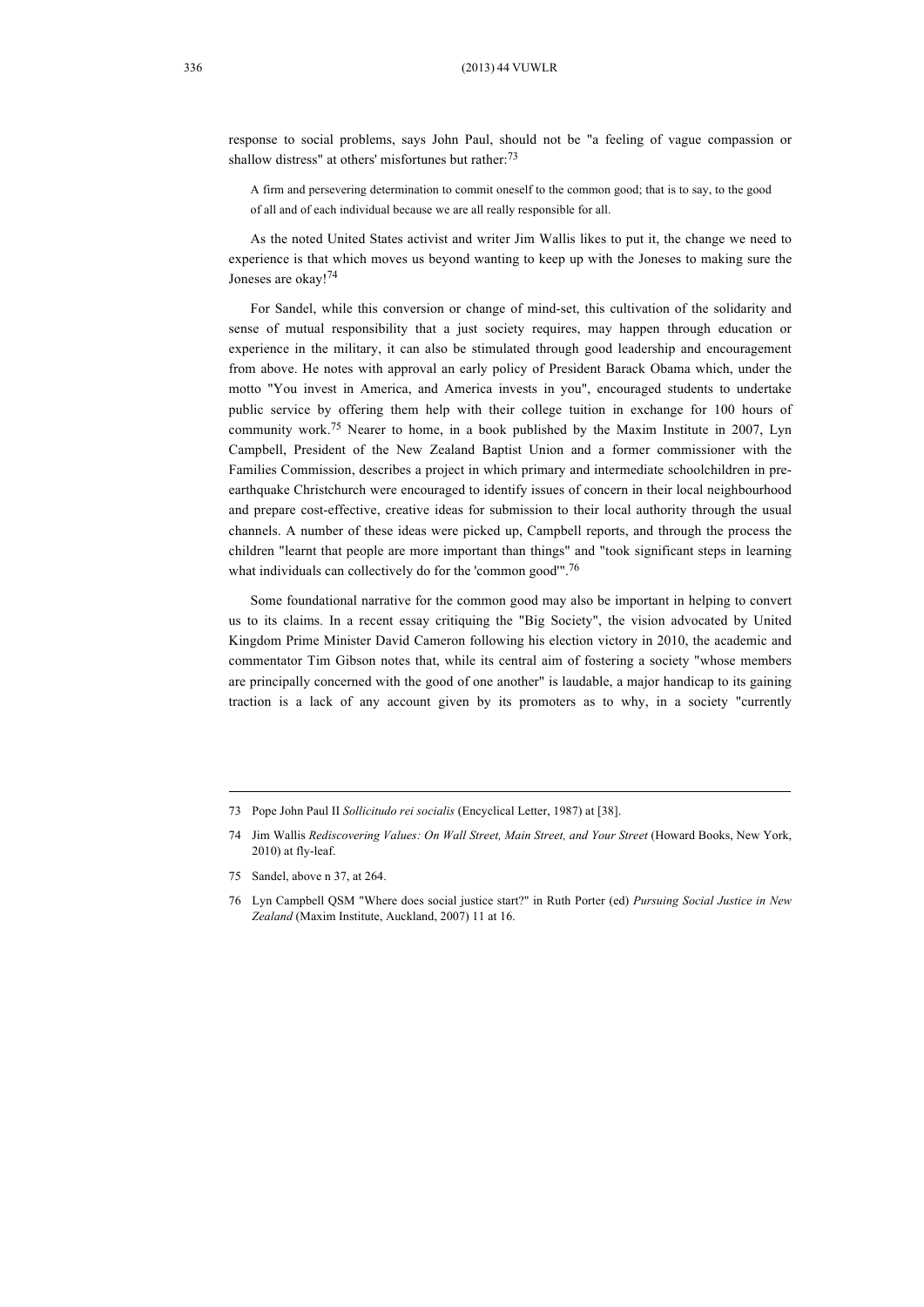characterized by an attitude of self-interest and individualism", it should be widely embraced.77 In a world in which, as Alasdair MacIntyre famously argued in *After Virtue*, ideas have been disconnected from the narratives which once gave them meaning, Gibson suggests that calls for a return to the common good – which is essentially what the Big Society amounts to, in the words of its chief intellectual architect, Philip Blond – need to be accompanied by a reminder of the philosophical basis undergirding it.<sup>78</sup> Given that the common good is firmly grounded in Catholic Social Teaching one foundational narrative could be, Gibson suggests, "the Christian narrative of human beings made in the image of a Trinitarian God whose very being is relational".<sup>79</sup>

Given the issues surrounding the articulation of religious visions in New Zealand, noted above, it would clearly be far from straightforward to promulgate the idea of the common good *and* its religious rationale in public here. Yet Gibson is right to highlight the importance of maintaining the integrity of the concept; and, we might add, were the benefits of employing confessional candour in the public square to be accepted here in New Zealand – were we to follow, in Williams' terms, a "procedural" rather than "programmatic" reading of secularism $80$  – the task of publicly maintaining that integrity could at least be approached. We should also note that this would not rule out the promotion of other narratives since, as Gibson rightly argues, "the Christian narrative is not the *only*  one that could provide a basis for a society ordered around altruism rather than egoism".<sup>81</sup>

# *B The Operation of the Market*

The subtitle of this article raises the question whether the common good is the key to a truly prosperous society, and as we have already noted, adopting the rhetoric of the common good will certainly lead us to ask searching questions about the operation of markets and how far they serve to build up our common life. In its 1996 statement to which we have referred, the Catholic Bishops' Conference of England and Wales noted how "market forces, when properly regulated in the name of the common good, can be an efficient mechanism for matching resources to needs in a developed society. $182$  No other system, the bishops maintained, "has so far shown itself superior in

<sup>77</sup> Tim Gibson "Spirituality and the countryside: a rural perspective on Christian formation and the Big Society" in Alan Smith and Jill Hopkinson (eds) *Faith and the Future of the Countryside: Pastoral and theological perspectives on rural sustainability* (Canterbury Press, London, 2012) 201 at 204.

<sup>78</sup> At 204–205; compare Alasdair MacIntyre *After Virtue: A Study in Moral Theory* (Duckworth, London, 1985) at 1–5; Philip Blond *Red Tory: How the Left and Right Have Broken Britain and How We Can Fix It* (Faber & Faber, London, 2010) at 153–154.

<sup>79</sup> Gibson, above n 77, at 206.

<sup>80</sup> Rowan Williams, Archbishop of Canterbury "Secularism, Faith and Freedom" (Rome Lecture, Pontifical Academy of Social Sciences, Rome, 23 November 2006).

<sup>81</sup> At 206.

<sup>82</sup> Catholic Bishops' Conference of England and Wales, above n 8, at [78].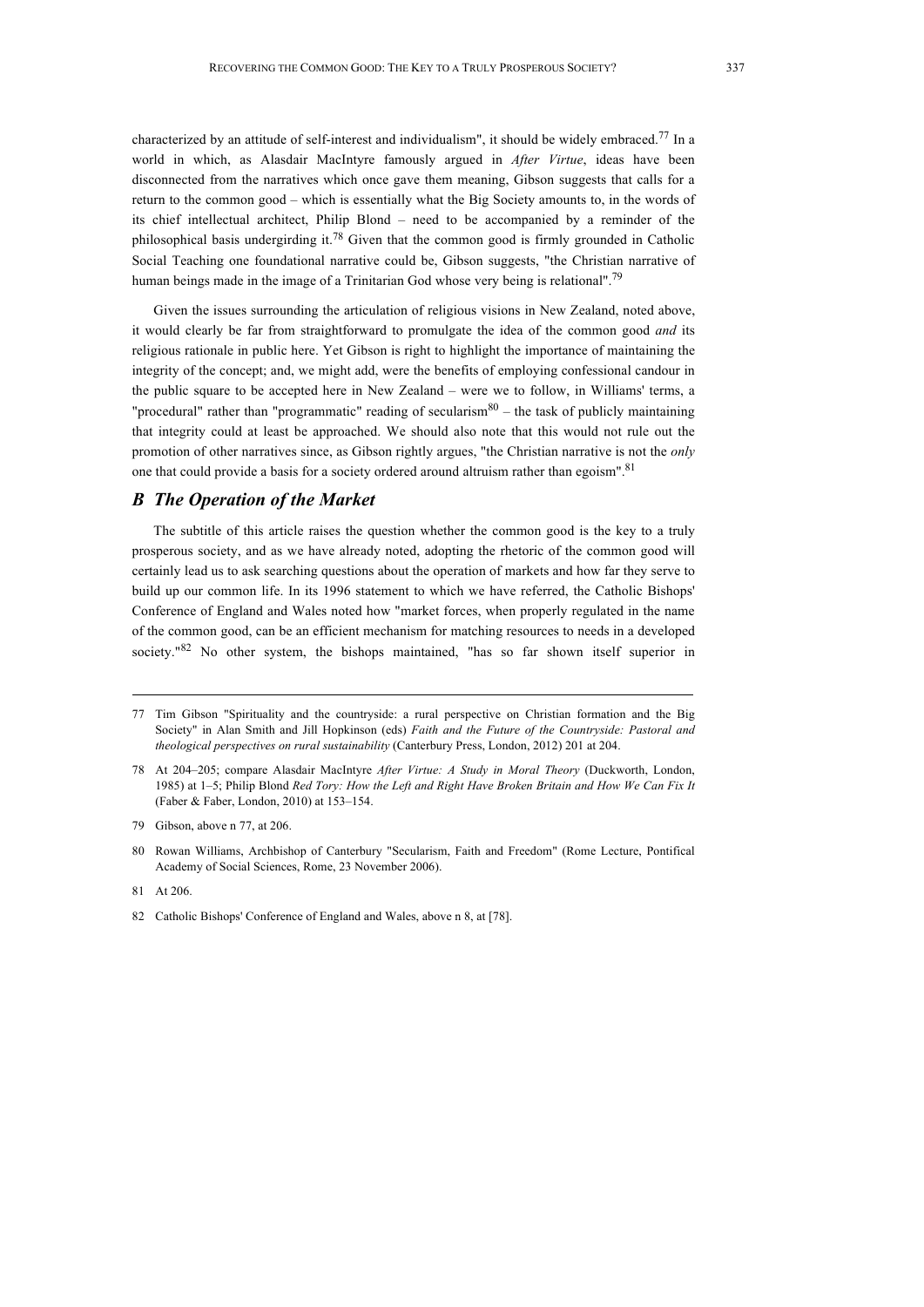encouraging wealth creation and hence in advancing the prosperity of the community, and enabling poverty and hardship to be more generously relieved."<sup>83</sup> Yet when the economy itself becomes the end rather than the means, when the distinction between the market as a "technical economic method" and "a total ideology or worldview" is blurred, individual rather than common interest may prevail.<sup>84</sup> As the bishops put it: $85$ 

… an economic creed that insists the greater good of society is best served by each individual pursuing his or her own self-interest is likely to find itself encouraging individual selfishness, for the sake of the economy ... A wealthy society, if it is a greedy society, is not a good society.

Of particular concern to the bishops was the need to address the issue of people excluded from society for economic reasons – a reflection of the strong emphasis within Catholic Social Teaching on taking an "option for the poor", and an issue we have briefly touched on in our consideration of the merits of a social justice focus. For the bishops the concept of the common good is undermined when anyone is excluded from participation from life in the community, and "if that exclusion comes about from poverty, even if only 'relative poverty', then that poverty demands attention."<sup>86</sup>

Other commentators on the common good reflect the bishops' concerns regarding the potential of free market economic theory to claim more for itself than is warranted; for Townsend: 87

… business activity should never be subjected to an *overriding* imperative of maximizing profit. Rather, it can and should be a hard-headed form of love of neighbour, in which the *end* is to supply goods and services – things that are good for and of service to people – and the wholly necessary *means* is making a profit.

"In neoliberal capitalism", Townsend concludes, "ends and means have been mistaken for each other."88 John Gray also notes how market freedoms should only be a means to an end, that end being individual well-being.<sup>89</sup> Indeed, for Longley it is on account of its identifying a distinction between the market as a tool and as an ideology "that Catholic Social Teaching has an important contribution to make to current thinking on how to make contemporary capitalism a gentler beast."<sup>90</sup>

- 85 At [79]–[80].
- 86 At [70]–[71].
- 87 Townsend, above n 12, at 126.
- 88 At 126.

89 Cited in Vallely "Towards a New Politics: Catholic Social Teaching in a Pluralist Society", above n 13, at 151.

90 Longley, above n 6, at 107.

<sup>83</sup> At [78].

<sup>84</sup> At [79].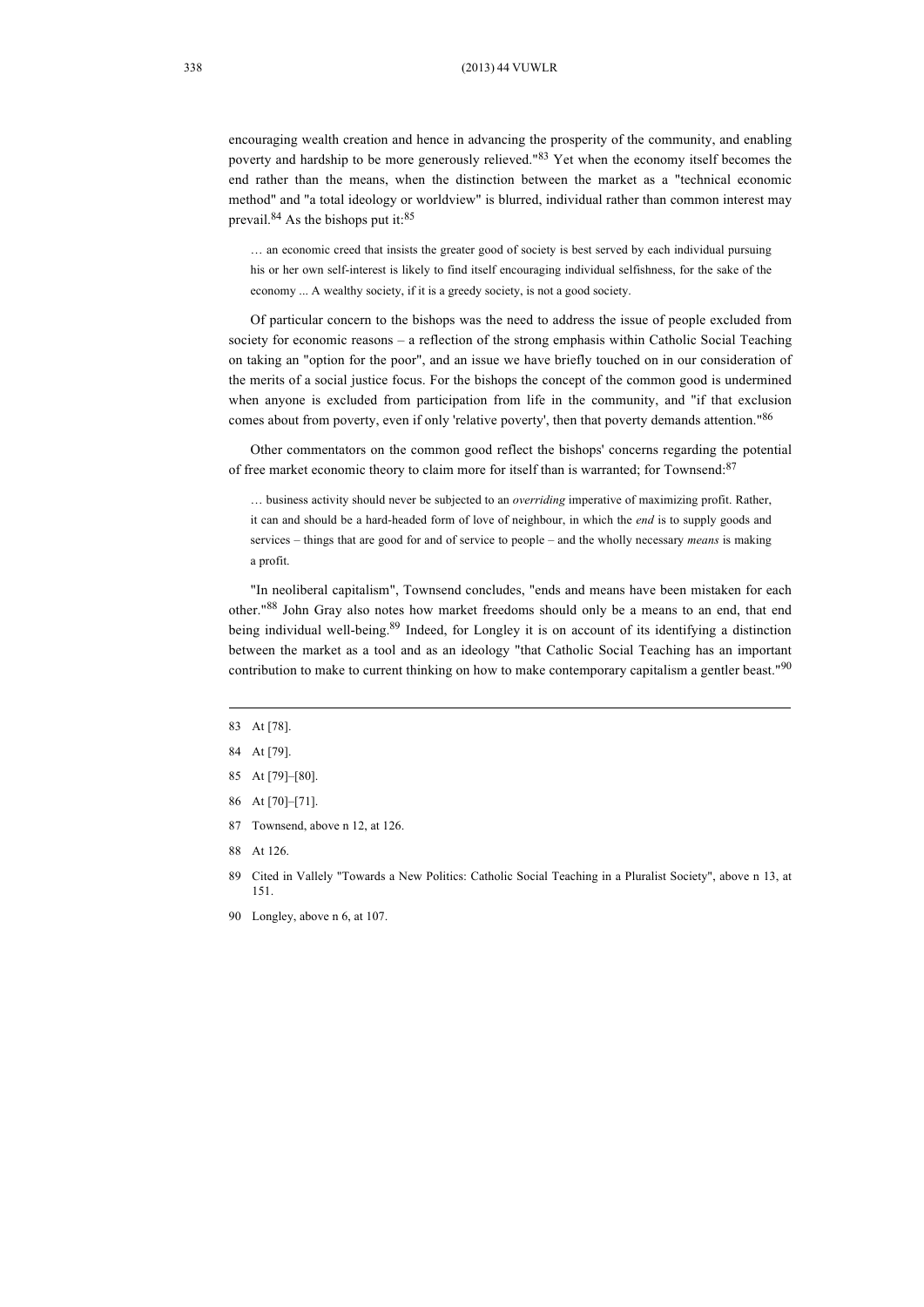Here we might pick up the suggestion raised earlier about social justice as a possible starting point for a conversation about the common good in New Zealand. We noted that the minimum demand of a social justice agenda is that all citizens have the basic goods, services, benefits and opportunities they need in order to pursue their conception of the good – and this brings us explicitly to confront this very question of the means and ends of market activity. Do we have a concept of justice which demands that no one should be excluded from having a stake in society, including those most marginalized from society regardless of how they came into that situation – and which leads us to want to argue that the market should be open to that degree of manipulation necessary in order for it to meet that end; or do we consider the goal of the market simply to be its freedom to operate in a wholly unfettered manner, and view its outcomes not as matters of justice or injustice but the necessary consequences of a morally neutral process?

The assumption under which we appear to operate at present is that the duty of government is primarily to create and sustain the conditions under which we, as citizens, are free to produce and consume as we wish: our notion of the good society, albeit that it may be implicit, is one in which maximum individual freedom is guaranteed, such that government, taking note of the demands we citizens express, enables those demands to be satisfied with minimal interference. Recovering the common good brings into view another vision of society, one in which citizens also take into account those shared moral obligations which make up the bonds of community and which government must also protect. In response, the liberal economist might argue that his or her understanding of the common good is not at odds with the definitions we have been employing, that the unfettered operation of the market is precisely the way to enable people, either as groups or as individuals, to reach their fulfilment more fully and more easily  $-$  yet we still have to address the question of whether we can meaningfully talk about people having the freedom to pursue their conception of the good if they lack the basic necessities in order to be able to do it. As Plant has powerfully argued:<sup>91</sup>

If the state is seen as a guarantor of freedom for individuals, then it would be part of the responsibility of the state to secure to individuals the resources and opportunities they need to be *able* to do what they are *free* to do – which might include health, education and a degree of financial security.

For Sandel the growing gap between rich and poor is a further theme which "a new politics of the common good" should address, undermining as it does the "solidarity that democratic citizenship requires".<sup>92</sup> The highly influential research by Richard Wilkinson and Kate Pickett, notably that contained in their 2009 book *The Spirit Level: Why more equal societies almost always do better,*<sup>93</sup>

<sup>91</sup> Plant, above n 43, at 206.

<sup>92</sup> Sandel, above n 37, at 266.

<sup>93</sup> Richard Wilkinson and Kate Pickett *The Spirit Level: Why more equal societies almost always do better* (Penguin, London, 2009).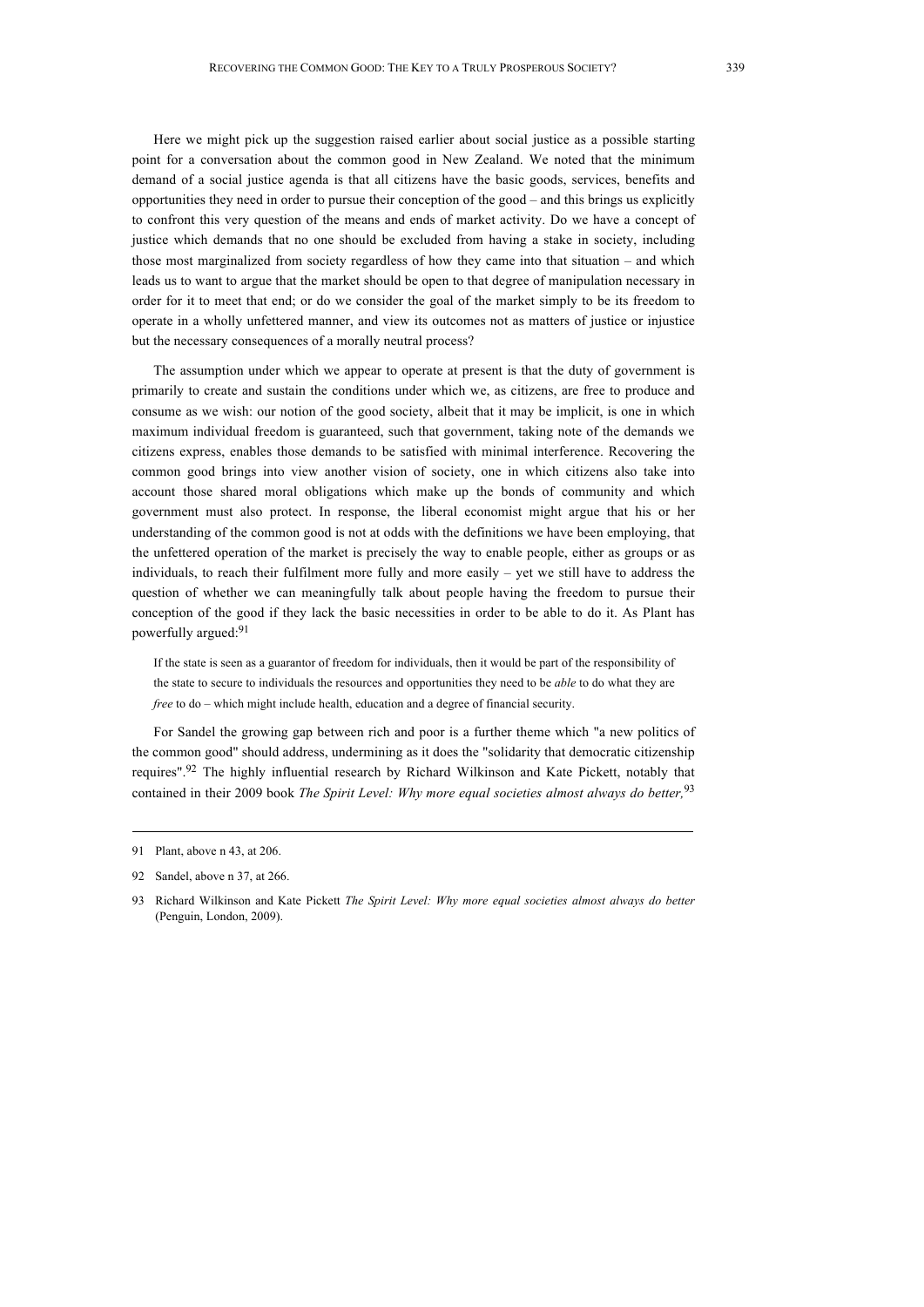explores in considerable detail the adverse social outcomes for societies characterised by a high degree of inequality, and Sandel also notes the social effects of deepening inequality. These, he contends are both fiscal and civic: fiscal in the sense that, as the rich live ever more separate lives from the rest of society, withdrawing from public places and services, the quality of those public services deteriorates as those who no longer use them become unwilling to support them through their taxes; and civic in the sense that what were once public spaces cease to be places where citizens from different walks of life encounter one another. "The hollowing out of the public realm", Sandel concludes, "makes it difficult to cultivate the solidarity and sense of community on which democratic community depends."94 But there may be a solution, Sandel suggests, and it goes deeper than a mere redistribution of resources in the hope of narrowing inequality. "A politics of the common good", Sandel suggests: 95

[W]ould take as one of its primary goals the reconstruction of the infrastructure of civic life. Rather than focus on redistribution for the sake of broadening access to private consumption, it would tax the affluent to rebuild public institutions and services so that rich and poor would alike want to take advantage of them.

## *VIII THE ROLE OF GOVERNMENT*

The kind of economic reforms called for by Sandel and other promoters of the common reform raises the question of the role of government in promoting the common good. Clearly government would have a role were there to be a serious drive here to reduce inequality, but common good teaching challenges more broadly the notion that, to use Catholic Social Teaching terminology, "the right ordering of economic life" can "be left to a free competition of forces."96 Indeed, Catholic Social Teaching is quite explicit in maintaining that, while all members of society have a role, according to their capacity, in attaining and developing the common good, the State has the *responsibility* for attaining it "since the common good is the reason that the political authority exists."<sup>97</sup> Here Catholic teaching poses a further challenge to current orthodoxy regarding the free market and the assumption that, left to its own operations, it can meet the needs and wants of individuals and society. Addressing the question whether, after the collapse of Communism in 1989, capitalism should now be the goal of countries seeking to rebuild their economy and society, John Paul II wrote that:<sup>98</sup>

98 Pope John Paul II *Centesimus Annus* (Encyclical Letter, 1991) at [42].

<sup>94</sup> Sandel, above n 37, at 267.

<sup>95</sup> Sandel, above n 37, at 266–267.

<sup>96</sup> Pope Pius XI *Quadragesimo Anno* (Encyclical Letter, 1931) at [88].

<sup>97</sup> Pontifical Council for Justice and Peace, above n 9, at [167]–[168].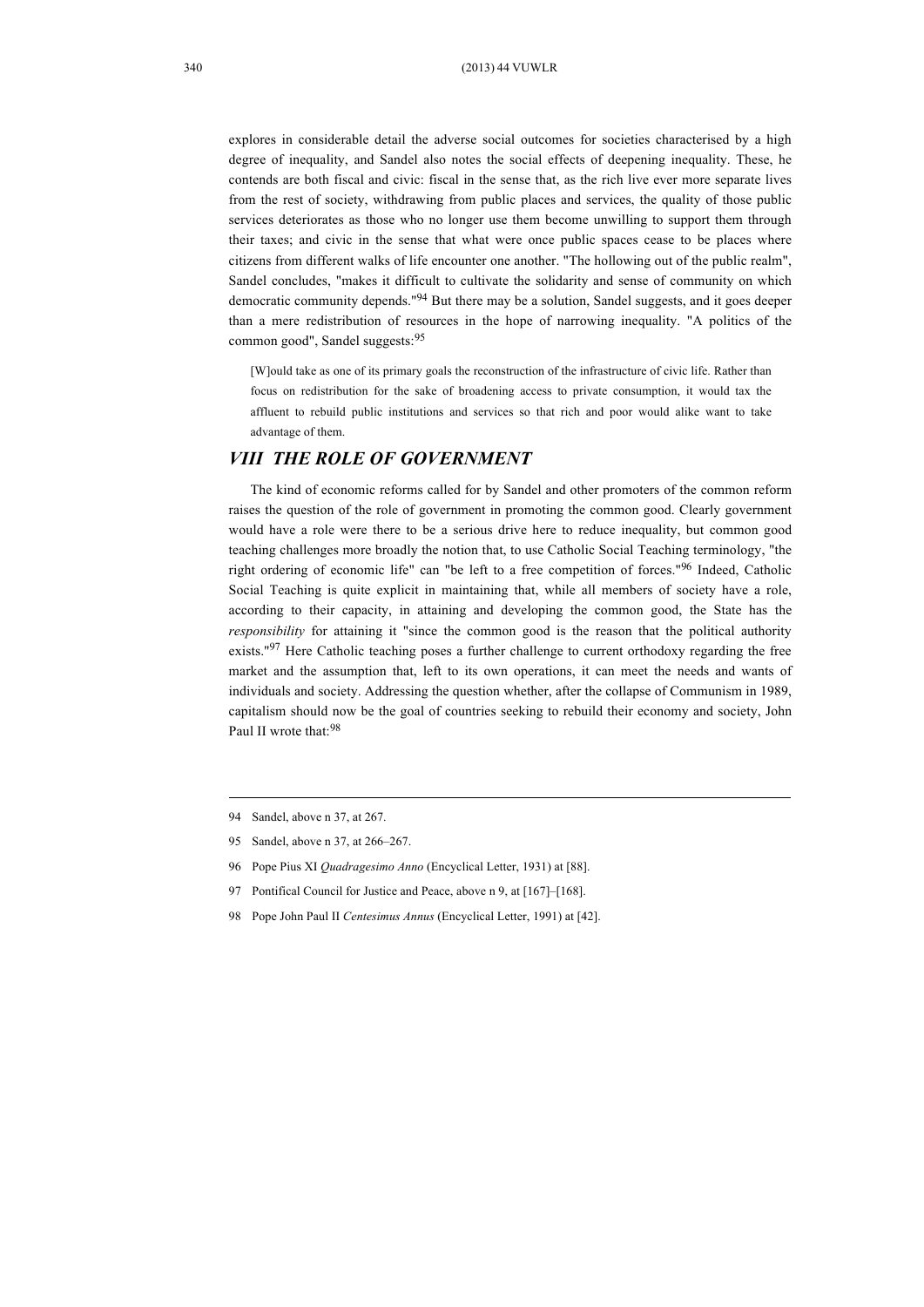… if by capitalism is meant a system in which freedom in the economic sector is not circumscribed within a strong juridical framework which places it at the service of human freedom in its totality, and which sees it as a particular aspect of that freedom, the core of which is ethical and religious, then the reply is certainly negative.

The New Zealand church leaders expressed similar concerns in their 1993 Social Justice Statement, arguing that, while a "totalitarian approach" by government is clearly to be avoided, so is "the 'free market' approach which places human well-being at the mercy of economic forces alone".<sup>99</sup> While underlining the point that working for the common good is "everybody's concern" and not just government's, the leaders were explicit in affirming that:  $100$ 

… government intervention is wholly justified when it helps other social groups contribute to the common good by directing, urging, restraining and regulating political and economic activity as circumstances require and necessity demands.

So what about today? Does a common good perspective on the market raise pertinent and challenging questions for us here in the New Zealand of the twenty-first century? Does it ask whether, in the face of a demand for more affordable housing, or the rebuild of a city after a disaster, leaving it to the invisible hand of the market will always produce the required outcome? Does it ask whether, when confronted by a choice between the most economically efficient option – say, the sale of a business to an overseas company – and that which would better serve the wider needs of a community – by, say, keeping jobs within the country – our default consideration should always be the economic? Does it challenge us to reflect whether the marketisation of all services always and necessarily leads to better outcomes for all, or whether some should still remain services, paid for from the public purse? Does it ask, in other words, that government take an active role, on our behalf, in seeking to ensure that the market works for specific ends which we agree are socially desirable? And what about the common good in a wider sense: does it challenge us to think afresh about our responsibility to those beyond our immediate community, including those not yet born, in the light of what we know about climate change and the imperative to adopt more sustainable lifestyles and business practices? Again, it is not necessary to be prescriptive here, simply to remind ourselves that the common good acts more as an orientation than a programme, and that recovering it invites an individual and collective *metanoia* toward concern for the other.

All of which is not to say that the common good envisages any return of big government – indeed, as we have noted, its advocates are at pains to stress the responsibility of *all* members of society to promote and work for the common good, not simply politicians and government officials. Often spoken of in the same breath as the common good is the concept of subsidiarity, another core feature of Catholic Social Teaching, which specifically rejects the notion that governments should

<sup>99</sup> Davis and others, above n 23, at [29].

<sup>100</sup> At [28] and [30].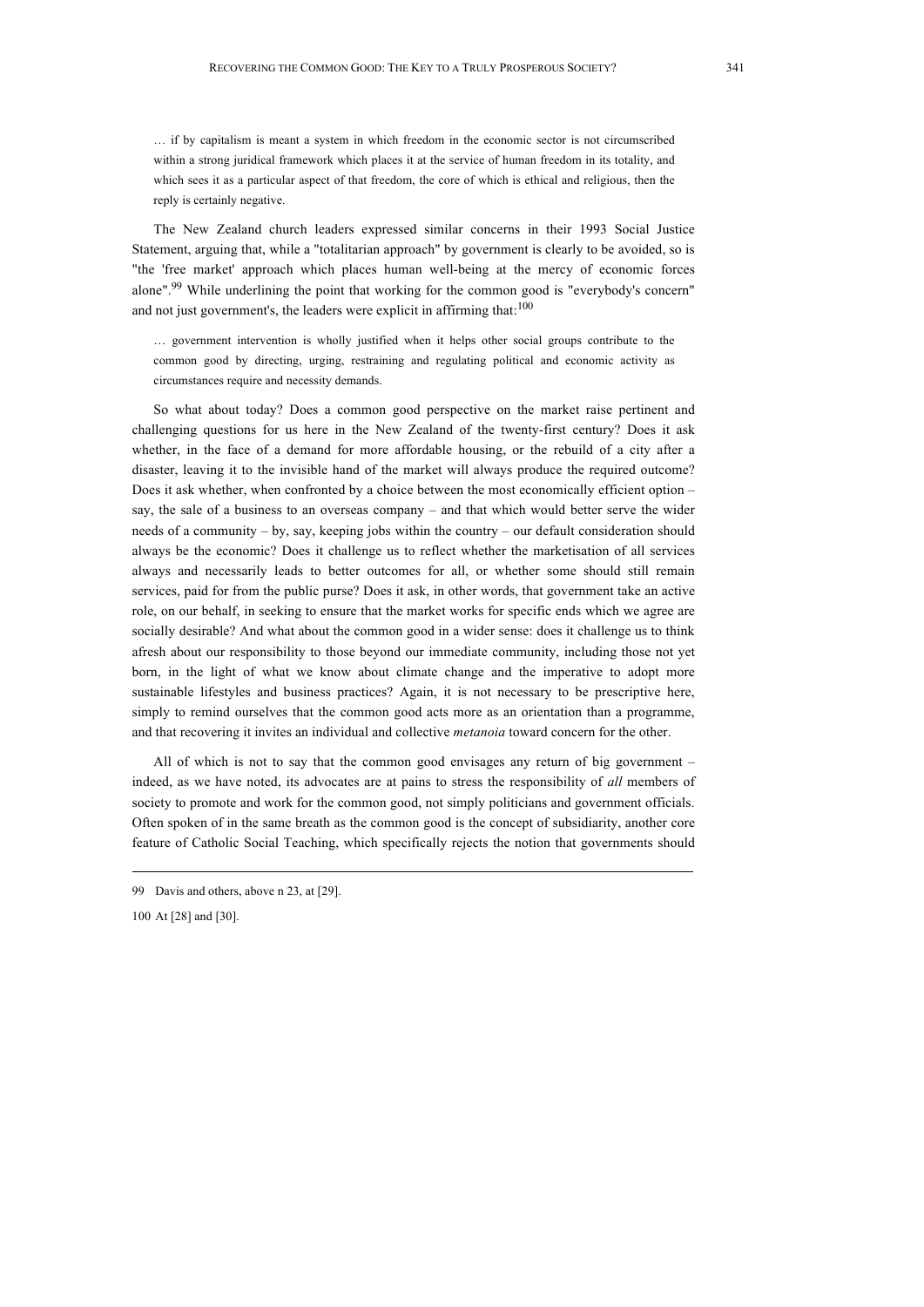look to arrogate power to themselves: indeed, stressing the importance of community initiative, mutual co-operation and de-centralisation, subsidiarity asks of the state that it only undertake those activities which exceed the capacity of individuals or private groups acting independently.101 As the church leaders put it in 1993, describing the ideal relationship between government and local communities in the search for the common good: "as much freedom as possible, as much intervention as necessary". 102 It is also vital not to see either subsidiarity or the common good in isolation but as complementing each other: thus for example, while subsidiarity requires schools, hospitals and the police to be administered as low-down the chain of decision-making as possible, it does not require such services to be privatized. Indeed, as Longley has put it:<sup>103</sup>

to insist on the withdrawal of 'the state' from health, education or welfare provision, as some of the more extreme proponents of subsidiarity advocate, is not a true application of the principle because it could easily undermine, rather than promote, the common good.

## *IX CONCLUSION*

I hope I have sketched out the kind of questions a recovery of the common good might raise for us, and why such a recovery could be positive in terms of assisting the task of creating a more just and prosperous society to the benefit of us all. If I have been unspecific with regard to individual policies, this reflects the tone of the documents of Catholic Social Teaching itself which, rather than lay out neat prescriptions, offer a framework for fresh – and I believe creative – thinking about fundamental issues relating to law, justice, government and economics. If the common good is a response to the question, "What is the right relationship between God and government?" then that response is to offer, not firm policy guidelines, but more subtly "a test of policy guidelines", the test being, "Do they serve the common good?"<sup>104</sup>

At root we are talking about different conceptions of what it means to be human, a point made by the New Zealand church leaders in their 2005 statement, *Towards a Robust Society*. Do we primarily see ourselves as autonomous individuals, such that our goal as a society extends no farther than "realizing individual potential, pursuing individual goals, and preserving individual freedom"105 – which might lead to the conclusion that we really have no common life together at all but exist as a conglomeration of disconnected, isolated individuals "each exercising their individual rights, and whose obligation towards others is largely derived from overlapping areas of self-

<sup>101</sup> The doctrine of subsidiarity is helpfully summarised in Boston and Cameron, above n 22, 37 at 55.

<sup>102</sup> Davis and others, above n 22, at [28].

<sup>103</sup> Longley "Government and the common good", above n 3, at 167–168.

<sup>104</sup> At 161.

<sup>105</sup> Dew and others, above n 28.